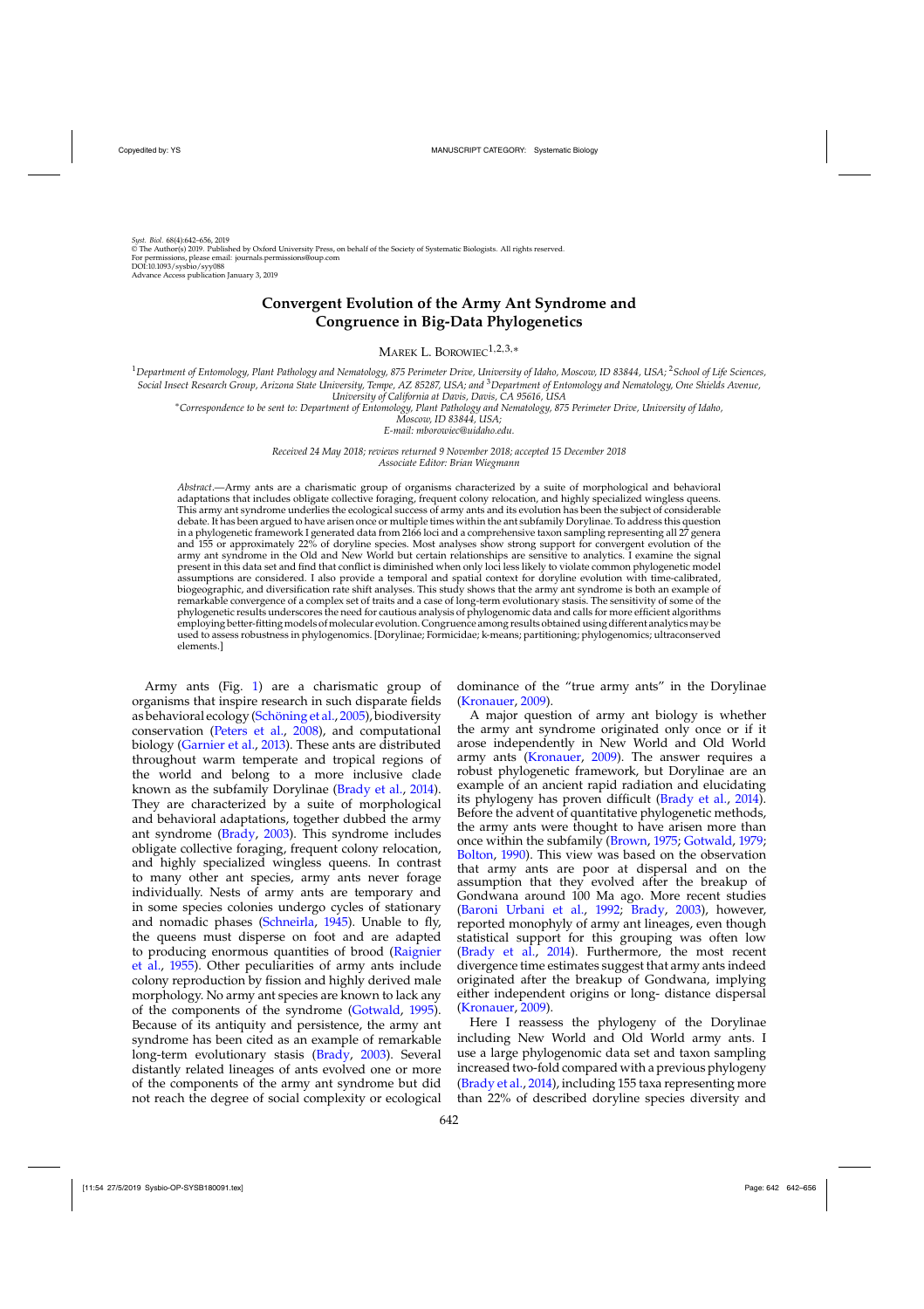<span id="page-1-0"></span>

FIGURE 1. Striking convergence of Old World (left) and New World (right) army ants. A) *Aenictus* male, B) *Neivamyrmex* male, C) *Dorylus* soldier, and D) *Labidus* soldier. Photographs courtesy of Alex Wild (http://www.alexanderwild.com/).

all 27 currently recognized extant genera [\(Borowiec](#page-12-0), [2016b](#page-12-0)). The sequence data comes from a total of 2166 loci centered around ultraconserved elements or UCEs [\(Faircloth](#page-12-0) et al., [2012;](#page-12-0) [Branstetter](#page-12-0) et al., [2017](#page-12-0)) distributed throughout the ant genomes, comprising 892,761 nucleotide sites with only 15% of missing data and gaps.

Analyses of the complete data set and loci with high average bootstrap support or "high phylogenetic signal" [\(Salichos](#page-13-0) and Rokas, [2013](#page-13-0)) produce results that are sensitive to partitioning scheme and inference method. The problematic yet until recently oftenused k-means partitioning strategy [\(Frandsen](#page-12-0) et al., [2015;](#page-12-0) [Baca](#page-11-0) et al., [2017](#page-11-0)) results in topologies sensitive to other analytics when all data are included but produces phylogeny congruent with other partitioning strategies when only slow-evolving or compositionally homogeneous data are considered. Analyses of data less prone to systematic bias, such as slow-evolving [\(Rodríguez-Ezpeleta](#page-13-0) et al., [2007;](#page-13-0) [Betancur-R.](#page-11-0) et al., [2013](#page-11-0); [Goremykin](#page-12-0) et al., [2015](#page-12-0)) or compositionally homogeneous loci [\(Jermiin](#page-12-0) et al., [2004](#page-12-0)) and amino acid sequences (Hasegawa and [Hashimoto,](#page-12-0) [1993\)](#page-12-0), consistently support the hypothesis of independent origins of the army ant syndrome in the Old and New World.

## MATERIALS AND METHODS

### *Taxon Sampling*

Taxon sampling included 154 newly sequenced ingroup species from all 27 currently recognized genera ofDorylinae ants and was guidedby previous taxonomic and phylogenetic studies [\(Borgmeier](#page-12-0), [1955](#page-12-0); [MacKay](#page-13-0), [1996](#page-13-0); De [Andrade,](#page-12-0) [1998;](#page-12-0) [Brady,](#page-12-0) [2003](#page-12-0); [Brady](#page-12-0) and Ward, [2005;](#page-12-0) [Borowiec](#page-12-0) and Longino, [2011](#page-12-0); [Jaitrong](#page-12-0) and Yamane, [2011;](#page-12-0) [Bolton](#page-12-0) and Fisher, [2012;](#page-12-0) [Brady](#page-12-0) et al., [2014\)](#page-12-0) and expertise acquired preparing a global genus-level taxonomic revision of the group [\(Borowiec](#page-12-0), [2016b](#page-12-0)). In addition to sampling all doryline genera, species from all biogeographic regions (as defined in [Cox](#page-12-0) [\(2001\)](#page-12-0) but treating the Malagasy region separate from Afrotropical) were included for each major lineage. Nine outgroup and one ingroup species (*Ooceraea biroi*) were also included based on publicly available ant genomes: *Atta cephalotes* [\(Suen](#page-14-0) et al., [2011](#page-14-0)), *Camponotus foridanus* [\(Bonasio](#page-12-0) et al., [2010\)](#page-12-0), *Cardiocondyla obscurior* [\(Schrader](#page-13-0) et al., [2014\)](#page-13-0), *[Harpegnathos](#page-12-0) saltator* (Bonasio et al., [2010](#page-12-0)), *Linepithema humile* [\(Smith](#page-13-0) et al., [2011a](#page-13-0)), *Ooceraea biroi* [\(Oxley](#page-13-0) et al., [2014\)](#page-13-0), *Pogonomyrmex barbatus* [\(Smith](#page-13-0) et al., [2011b](#page-13-0)), *Solenopsisinvicta* [\(Wurm](#page-14-0) et al., [2011](#page-14-0)), and *Vollenhovia emeryi* [\(Smith](#page-13-0) et al., [2015\)](#page-13-0).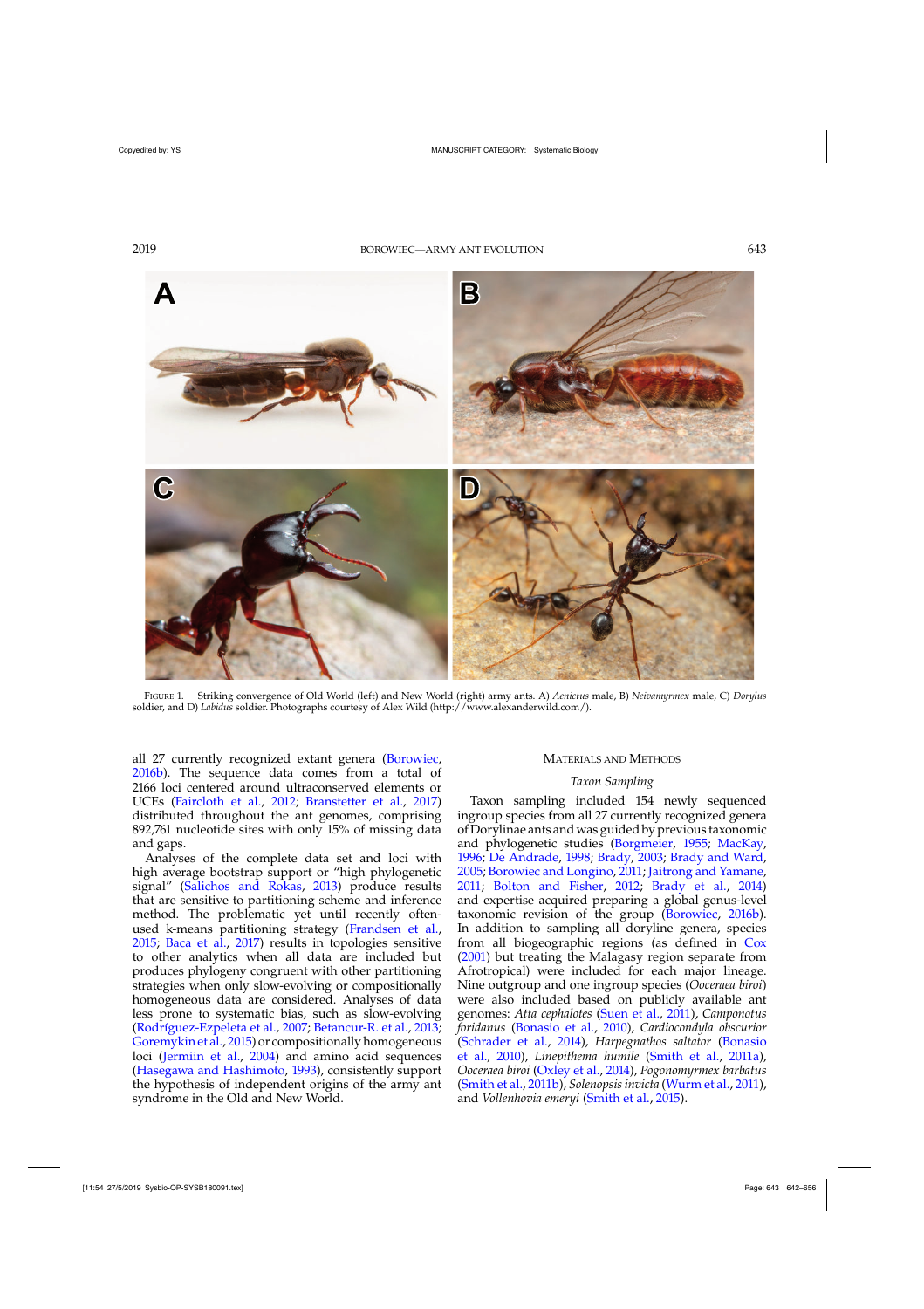### *Molecular Data Collection and Sequencing*

I extracted DNA from all newly sequenced specimens [\(Supplementary](https://academic.oup.com/sysbio/article-lookup/doi/10.1093/sysbio/syy088#supplementary-data) [Table](https://academic.oup.com/sysbio/article-lookup/doi/10.1093/sysbio/syy088#supplementary-data) S1) using a DNeasy Blood and Tissue Kit (Qiagen, Valencia, CA, USA). Most specimens were extracted non-destructively, with extraction voucher retained. For several extractions the DNA collection was done destructively and a voucher specimen from the same colony was kept. I quantified DNA for each extraction using a Qubit fluorometer (Thermo Fisher Scientific, Waltham, MA, USA) and sheared <5–50 ng of DNA to a target size of approximately 400–600 bp. The shearing was done by sonication on a Bioruptor instrument (Diagenode Inc., Philadelphia, PA, USA).

The library preparation protocol that follows was slightly modified from [Blaimer](#page-12-0) et al. [\(2015\)](#page-12-0). I used a KAPA Hyper Prep Library Kit (Kapa Biosystems, Inc., Wilmington, MA, USA) with magnetic bead cleanup [\(Fisher](#page-12-0) et al., [2011](#page-12-0)) and a SPRI [substitute](#page-13-0) (Rohland and Reich, [2012\)](#page-13-0) as described in [\(Faircloth](#page-12-0) et al., [2014\)](#page-12-0). I used TruSeq adapters [\(Faircloth](#page-12-0) and Glenn, [2012\)](#page-12-0) for ligation followed by PCR amplification of the library using a mix of HiFi HotStart polymerase reaction mix (Kapa Biosystems), Illumina TruSeq primers, and nucleasefree water. The following thermal cycler program was used for the PCR:  $98^{\circ}$ C for 45 s; 13 or 14 cycles of 98 $°C$  for 15 s, 6 $°C$  for 30 s, 72 $°C$  for 60 s, and final extension at 72°C for 5 m. After rehydrating in 23  $\rm \mu L$  pH 8 Elution Buffer (EB hereafter) and purifying reactions using  $1.1-1.2\times$  speedbeads, I pooled nine to eleven libraries at equimolar ratios for final concentrations of 132–212 n/μL.

I enriched each pool with 9446 custom-designed probes (MYcroarray, Inc.) targeting 2524 UCE loci in Hymenoptera [\(Branstetter](#page-12-0) et al., [2017\)](#page-12-0). I followed library enrichment procedures for the MYcroarray MYBaits kit [\(Blumenstiel](#page-12-0) et al., [2010](#page-12-0)), except I used a  $0.1\times$  of the standard MYBaits concentration, and added  $0.7~\upmu\rm L$  of  $500$   $\mu$ M custom blocking oligos designed against the custom sequence tags. I ran the hybridization reaction for 24 h at  $65^{\circ}$ C, subsequently bound all pools to streptavidin beads (MyOne C1; Life Technologies), and washed bound libraries according to a standard target enrichment protocol [\(Blumenstiel](#page-12-0) et al., [2010](#page-12-0)). I used the with-bead approach for PCR recovery of enriched libraries as described in [\(Faircloth,](#page-12-0) [2015\)](#page-12-0). I combined 15  $\upmu$ L of streptavidin bead-bound, enriched library with 25 µL HiFi HotStart Taq (Kapa Biosystems), 5 µL of Illumina TruSeq primer mix (5  $\upmu \rm{M}$  each), and 5  $\upmu \rm{L}$ of nuclease-free water. Post-enrichment PCR had the following profile: 98◦C for 45 s; 18 cycles of 98◦C for 15 s, 60 $\degree$ C for 30 s, 72 $\degree$ C for 60 s; and a final extension of 72◦C for 5 m. I purified resulting reactions using 1.1–1.2× speedbeads, and rehydrated the enriched pools in 22  $\upmu$ L EB.

Following enrichment I quantified 2  $\mu$ L of each pool using a Qubit fluorometer (broad range kit). I verified if the enrichment was successful by amplifying four UCE loci targeted by the probe set. I set up a relative qPCR by amplifying two replicates of 1 ng of enriched DNA from each pool for the four loci and comparing those results to two replicates of 1 ng unenriched DNA from each pool. I performed qPCR using a SYBR FAST qPCR kit (Kapa Biosystems) on CFX Connect Real-Time PCR Detection System (Bio-Rad). Following data collection, I calculated fold-enrichment values, assuming an efficiency of 1.78 and using the formula 1.78×*abs*(*enrichedCp*−*unenrichedCp*). I then performed qPCR quantification by creating dilutions of each pool (1:200,000, 1:800,000, 1:1.000,000, 1:10.000,000) and assuming an average library fragment length of 600 bp. Based on the size-adjusted concentrations estimated by qPCR, I pooled libraries at equimolar concentrations.

The pooled libraries were then subjected to further quality control on a Bioanalyzer and sequenced using one full and one partial lane of a HiSeq 125 Cycle Paired-End Sequencing v4 run. QC and sequencing were performed at the University of Utah High Throughput Genomics Core Facility. Quality-trimmed sequence reads generated as part of this study are available from the NCBI Sequence Read Archive: BioProject ID PRJNA504894.

### *Processing of UCE Data*

Read cleaning, assembly, matching of contigs to probes, construction of the unaligned data set, and alignment trimming were done using the Phyluce pipeline scripts [\(Faircloth](#page-12-0), [2015\)](#page-12-0). I trimmed the FASTQ data using illumiprocessor, a wrapper around Trimmomatic [\(Bolger](#page-12-0) et al., [2014](#page-12-0)), with default settings (LEADING:5, TRAILING:15, SLIDINGWINDOW:4:15, MINLEN:40). Assemblies were done using Trinity v20140717 [\(Grabherr](#page-12-0) et al., [2011](#page-12-0)) with the phyluce assembly assemblo trinity wrapper. The orthology assessment was then done by matching the assembled contigs to enrichment probe sequences with phyluce assembly match contigs to probes (min\_ coverage=50, min\_identity=80). This step generated a sqlite database, which was then used to build FASTA files for the 2524 orthologous loci with

- phyluce assembly get match counts,
- phyluce\_assembly\_get\_fastas\_from\_match\_ counts,
- and phyluce assembly explode get fastas file

## *Extraction of Protein-Coding Sequences*

For the purpose of extracting protein-coding data from the sequenced UCE loci I developed a custom bioinformatics workflow (see Supplementary Material for link to source code) that consists of three major components: 1) using NCBI BLASTX [\(Camacho](#page-12-0) et al., [2009\)](#page-12-0) to match unaligned UCE sequences to reference proteins and 2) choosing the best hit for each sequence followed by 3) extraction of protein queries and their nucleotide equivalents from those hits. Using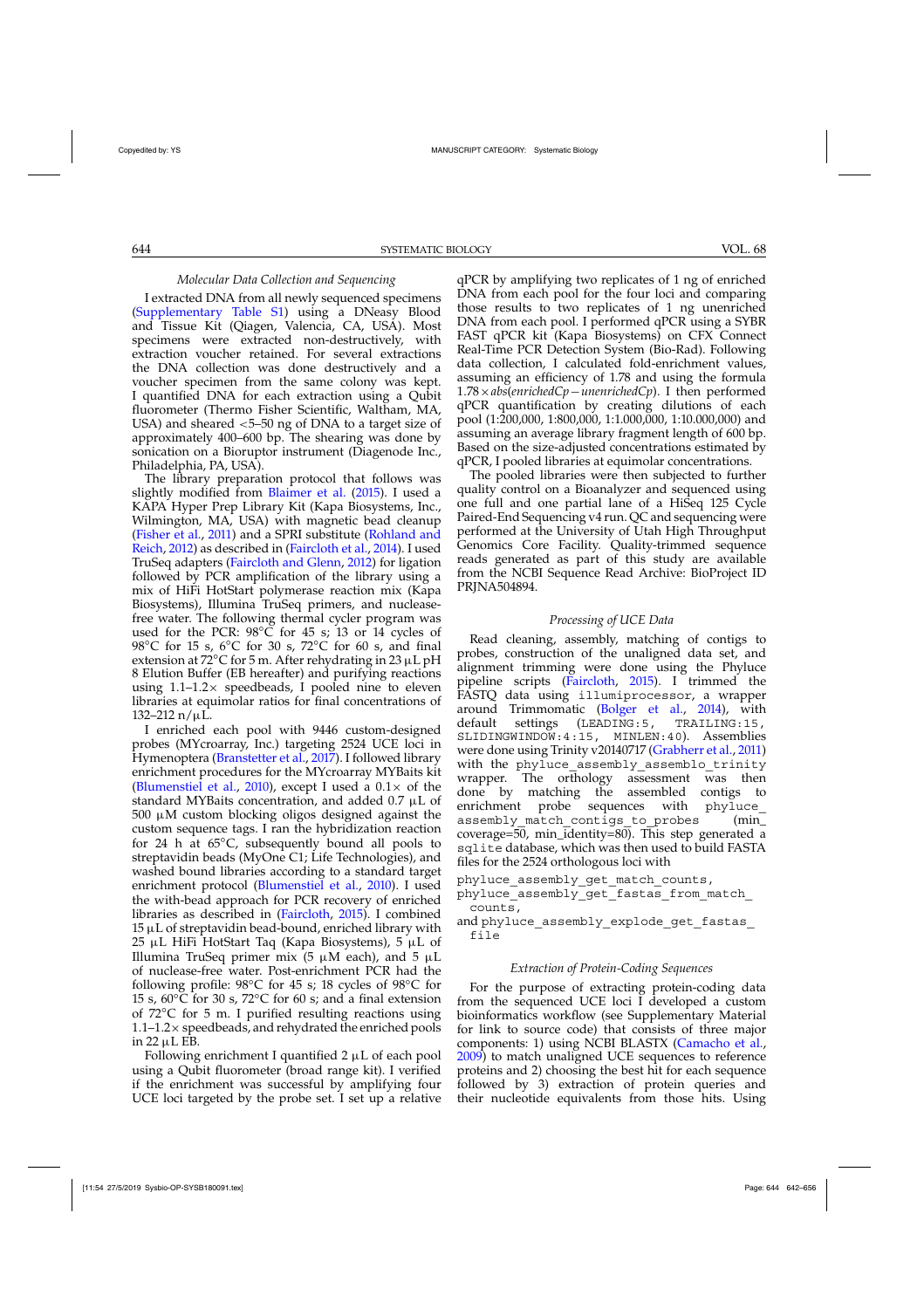makeblastdb program of the BLAST package I prepared a database from three publicly available collections of protein sequences of *Acromyrmex echinatior* [\(Nygaard](#page-13-0) et al., [2011](#page-13-0)), *[Harpegnathos](#page-12-0) saltator* (Bonasio et al., [2010](#page-12-0)), and *Ooceraea biroi* [\(Oxley](#page-13-0) et al., [2014\)](#page-13-0). Using BLASTX against this database resulted in one BLAST output file per UCE locus, containing multiple matches (hits) for each UCE sequence (taxon). Each hit, in turn, may be composed of one or more ranges that correspond to protein fragments (exons). I used BLAST scores for those ranges to identify best hits for each taxon and UCE. This was done with custom Python code using Biopython's [\(Cock](#page-12-0) et al., [2009\)](#page-12-0) module for parsing BLAST XML output and the following logic:

For each sequence (taxon) and hit within, both total and maximum scores are tallied. If a hit's total score is equal to the maximum score of its ranges and it corresponds to the maximum score for the taxon, such a hit is considered best and is kept. This means that this hit was composed of a single range and its score was not exceeded by any other hits, composed of one or multiple ranges. If a hit's total score is higher than the maximum score of any one of its ranges, and that hit's total score is the best hit score for a species, this hit is kept unless it contains overlapping ranges. Finally, if the total hit score is equal to its maximum score but not to the best hit score for a species, its total score is checked to see if it corresponds to the highest individual range score for a species. If this is true, the hit is kept. Such a hit would be composed of single range and considered best even if hits with higher total scores but overlapping ranges are present. If composed of multiple ranges, a best hit is concatenated into a query in the order based on its coordinates and its presence on either forward or reverse strand. These protein queries are then matched to corresponding input nucleotide sequence or its reverse complement.

If introns that do not change reading frame are present, translations of the query sequence may span across them. Because of this I performed additional trimming if long (4 sites or more) gaps in the subject protein sequence were found. All sites corresponding to those long gaps were trimmed from the protein query and its nucleotide equivalent. If at this point there is still a stop codon in the protein query, this record was discarded.

For each record the resulting protein queries and their corresponding nucleotides were considered ready for downstream analyses.

## *Alignment and Trimming*

Assembly and contig matching resulted in sequences of varying lengths across taxa, as evidenced by summaries produced with phyluce\_ assembly\_get\_fasta\_lengths. Because of this I used UPP [\(Nguyen](#page-13-0) et al., [2015\)](#page-13-0), a phylogeny-aware alignment tool designed to align fragmentary sequences to a backbone of longer sequences. Based on the performance (recovered final post-trimming alignment

length) of different settings, for the backbone I chose the cut-off of 30% of the longest sequences present in each locus. Because the UPP version used did not have an option to specify a fixed number of longest sequences in the backbone, a locus-specific command was printed for each locus based on its fragment size distribution with UPP's -M option set to longest sequence and threshold (option -T) calculated to encompass 30% of taxa. UPP was also set to filter sequences from the backbone if their branches were five times longer than the median for all backbone sequences (-l 5 argument):

run upp.py -s [input alignment] -M

[longest\_sequence\_length]

-T [locus\_threshold] -d

[alignment output directory] -o [output] -p [temporary\_output\_directory] -l 5

These custom commands were printed with print upp command.py, a custom script utilizing code from phyluce assembly get fasta lengths.

Although alignment trimming has been recently criticized [\(Tan](#page-14-0) et al., [2015](#page-14-0)), the untrimmed alignments contained on average more than 75% of gaps and missing data. Because of the substantial computational burden of gap-rich data analysis, I trimmed the alignments using Gblocks (Talavera and [Castresana](#page-14-0), [2007](#page-14-0)) under settings relaxed from the default  $(b1=0.5 b2=0.5 b3=12$ b4=7). I calculated alignment statistics and manipulated the files using AMAS v0.98 [\(Borowiec,](#page-12-0) [2016a\)](#page-12-0). All loci with fewer than 114 taxa (less than 70%) were discarded, resulting in 2166 out of 2524 loci for downstream analyses. These loci had on average 151.7 (92.5%) taxa, were 412.2 nucleotides long, and had 7.7% missing data (gaps). Due to computing time constraints, loci with protein-coding sequences extracted were aligned using  $MAFFT v7.300b with -leaveq approximately out setting turned$ on. These alignments were trimmed using Gblocks with settings as above and further trimmed for outlier taxa using a custom R script and AMAS, removing any ingroup sequences whose uncorrected p-distance was more than  $3\sigma$  from the mean for a locus.

## *Partitioning*

PartitionFinder 2 [\(Lanfear](#page-13-0) et al., [2017\)](#page-13-0) was used to partition concatenated alignments using the kmeans clustering of sites based on evolutionary rates [\(Frandsen](#page-12-0) et al., [2015\)](#page-12-0). A starting tree for model fit and site clustering algorithm was generated with RAxML Pthreads v8.2.3 [\(Stamatakis](#page-14-0), [2014](#page-14-0)) using the fast tree search algorithm  $(-f \t E flag)$ . Because of recent criticism of the k-means algorithm [\(Baca](#page-11-0) et al., [2017](#page-11-0)), I performed additional maximum likelihood analyses for combined data set under unpartitioned and partitioned by locus schemes. Protein-coding sequences were analyzed as partitioned by locus. K-means tends to result in relatively low number of partitions and partitioning by locus scheme was not computationally feasible for Bayesian inference.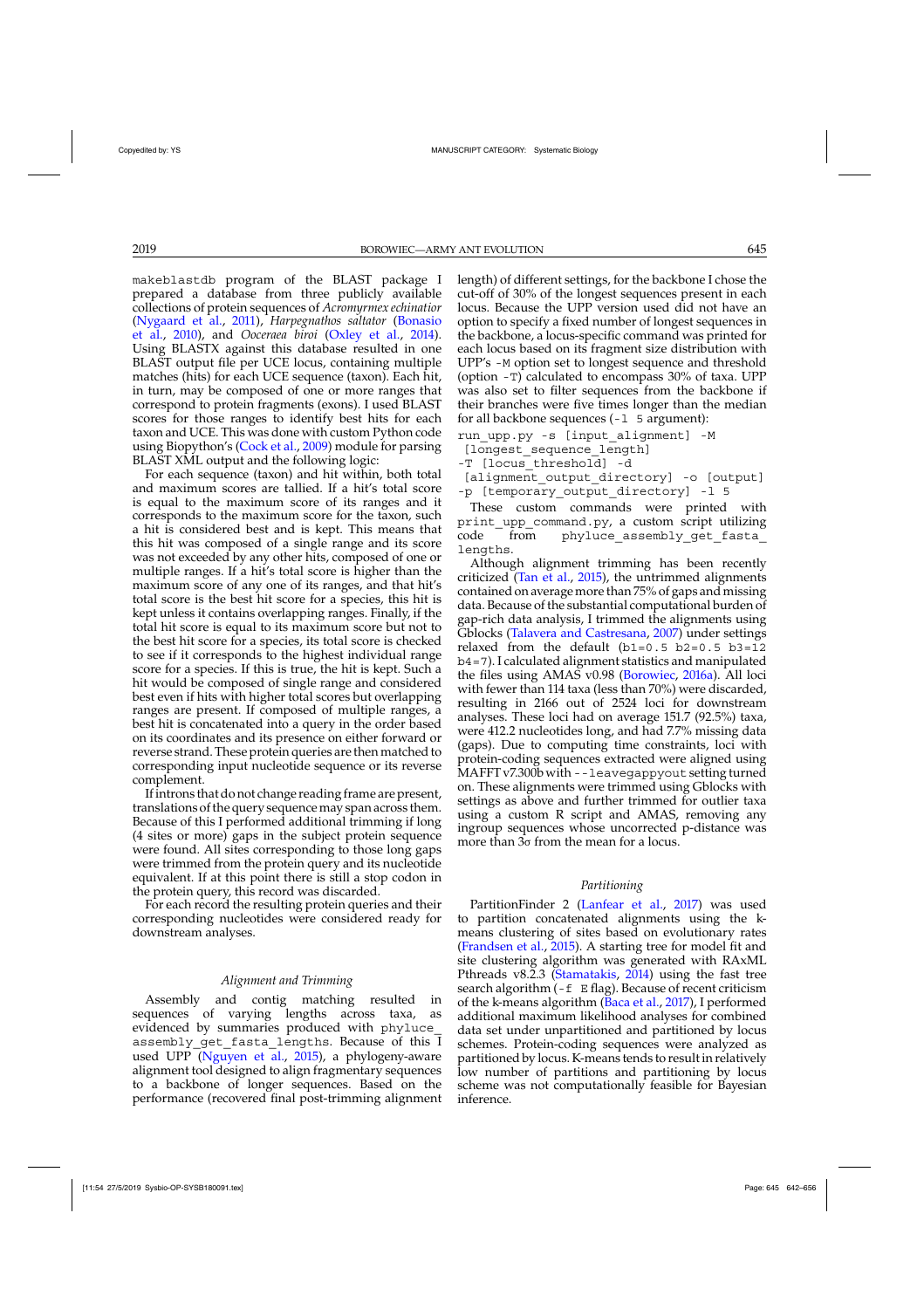### *Phylogenetic Analyses Using Maximum Likelihood*

For each locus I estimated a gene tree with RAxML Pthreads v8.2.3 under a general time-reversible model of sequence evolution with rate modeled using a gamma distribution discretized into four bins ( $GTR+4\Gamma$  model). Two-hundred rapid bootstraps were followed by a thorough search of the maximum likelihood tree:

```
raxml -T [no_cores] -m GTRGAMMA -f a -#
 200 -p 12345 -x 12345
-s [input_alignment] -n
 [output_file_name]
```
The same mode of inference was applied to supergenes created by the statistical binning pipeline (see Species Tree analyses section below) but each supergene was partitioned by constituent loci using a partitions file (-q) and the -M flag was added for a fully partitioned analysis with branch lengths optimized separately for each partition [\(Bayzid](#page-11-0) et al., [2015\)](#page-11-0):

```
raxml -T [no_cores] -m GTRGAMMA -f a -#
  200 -p 12345 -x 12345 -M
-s [input_alignment] -q
  [partitions file] -n [output file name]
```
I ran the analyses of concatenated matrices with RAxML Hybrid v8.2.4 and v8.2.9 on CIPRES Portal [\(Miller](#page-13-0) et al., [2010\)](#page-13-0) using the same model and bootstrap settings but with a pre-defined partitioning scheme (see above), no -M option due to the high number of partitions, and either 100 (amino acid analysis and combined data partitioned by locus) or 500 bootstrap replicates (all other analyses). The amino acid analysis was ran under the JTT+4 $\Gamma$  model.

### *Phylogenetic Analyses Using Bayesian Inference*

I used ExaBayes v1.4.1 [\(Aberer](#page-11-0) et al., [2014](#page-11-0)) to perform analysis on k-means partitioned matrix of combined data set under  $GTR+4\Gamma$ . The analysis was run with two runs, four Markov Chain Monte Carlo (MCMC) chains each for 5 million generations. I disabled the default of parsimony starting tree such that analysis was initiated with a random topology. Convergence and mixing of the MCMC were determined by monitoring average standard deviation of split frequencies, which are considered acceptable below 5% (final value 1.75% for combined data set) and effective sample sizes (ESS) for all parameters, considered acceptable above 200 (minimum ESS was 900). I used 25% burn-in to construct consensus trees.

#### *Species Tree Analyses*

In addition to phylogenetic inference on concatenated loci I performed species tree analyses that attempt to reconcile gene tree incongruences arising due to incomplete lineage sorting [\(Edwards,](#page-12-0) [2009\)](#page-12-0). I used Accurate Species TRee ALgorithm, ASTRAL v4.10.12 (Mirarab and [Warnow,](#page-13-0) [2015;](#page-13-0) Sayyari and [Mirarab,](#page-13-0) [2016](#page-13-0)). I used a weighted statistical binning pipeline

[\(Bayzid](#page-11-0) et al., [2015](#page-11-0)) to create supergene alignments and trees. Locus trees used as input for the pipeline were considered under 75 bootstrap support threshold. Summary methods for species tree inference such as those used here have been shown to be negatively impacted by error in [estimated](#page-13-0) input gene trees (Roch and Warnow, [2015\)](#page-13-0). The binning approach was devised to alleviate this [\(Mirarab](#page-13-0) et al.,  $2014$ ). The data sets analyzed with species tree approaches included binned "supergenes" of all loci (514 supergenes), supergenes identified in the high bootstrap loci (147 supergenes), and supergenes from the slow-evolving loci (100 supergenes).

#### *Measures of Compositional Heterogeneity*

Most models commonly used for phylogenetic inference, including the partitioned  $GTR+4\Gamma$  model used here, assume that alignments are compositionally homogeneous among taxa [\(Moran](#page-13-0) et al., [2015\)](#page-13-0). To quantify among-taxon compositional heterogeneity of the data, I used two approaches: 1) statistical tests of compositional heterogeneity and 2) a continuous measure of relative composition frequency variability (RCFV) [\(Zhong](#page-14-0) et al., [2011\)](#page-14-0). The former included a phylogeny-corrected statistical test that compares compositions in data sets simulated under a model (the null distribution) to the compositions in the observed alignment [\(Foster](#page-12-0), [2004\)](#page-12-0). For the purpose of this study, the test was done on 200 simulated alignments for each observed alignment, assuming a  $GTR+4\Gamma$  model and a neighbor joining tree calculated using BioNJ [\(Gascuel](#page-12-0), [1997\)](#page-12-0). The often used but less appropriate  $\chi^2$  test for compositional heterogeneity was also performed for comparison. The two tests were carried out using the p4 program for phylogenetic inference [\(Foster,](#page-12-0) [2004\)](#page-12-0). RCFV is the other measure used here to compare compositional heterogeneity among data [\(Zhong](#page-14-0) et al., [2011\)](#page-14-0). RCFV is the sum of absolute values of differences observed among frequencies of all four nucleotides, divided by the number of taxa. The differences are calculated by subtracting the overall frequency of the character in a matrix from the frequency of that character in an individual sequence (taxon). The sum of these differences is then divided by the number of taxa and this number in turn is summed for each sequence/taxon in the alignment:

$$
RCFV = \sum_{i=1}^{m} \sum_{j=1}^{n} \frac{|A_{i}j - A_{i}|}{n}
$$

where *m* is the number of distinct character states (four for nucleotide sequences), *Aij* is the frequency of nucleotide *i* in taxon *j*, and *Ai* is the frequency of character (nucleotide) *i* across *n* taxa. RCFV thus gives a relative measure of compositional heterogeneity for a data set, and as the sum of differences between frequencies is calculated for each sequence, it also allows for comparison among taxa within an alignment.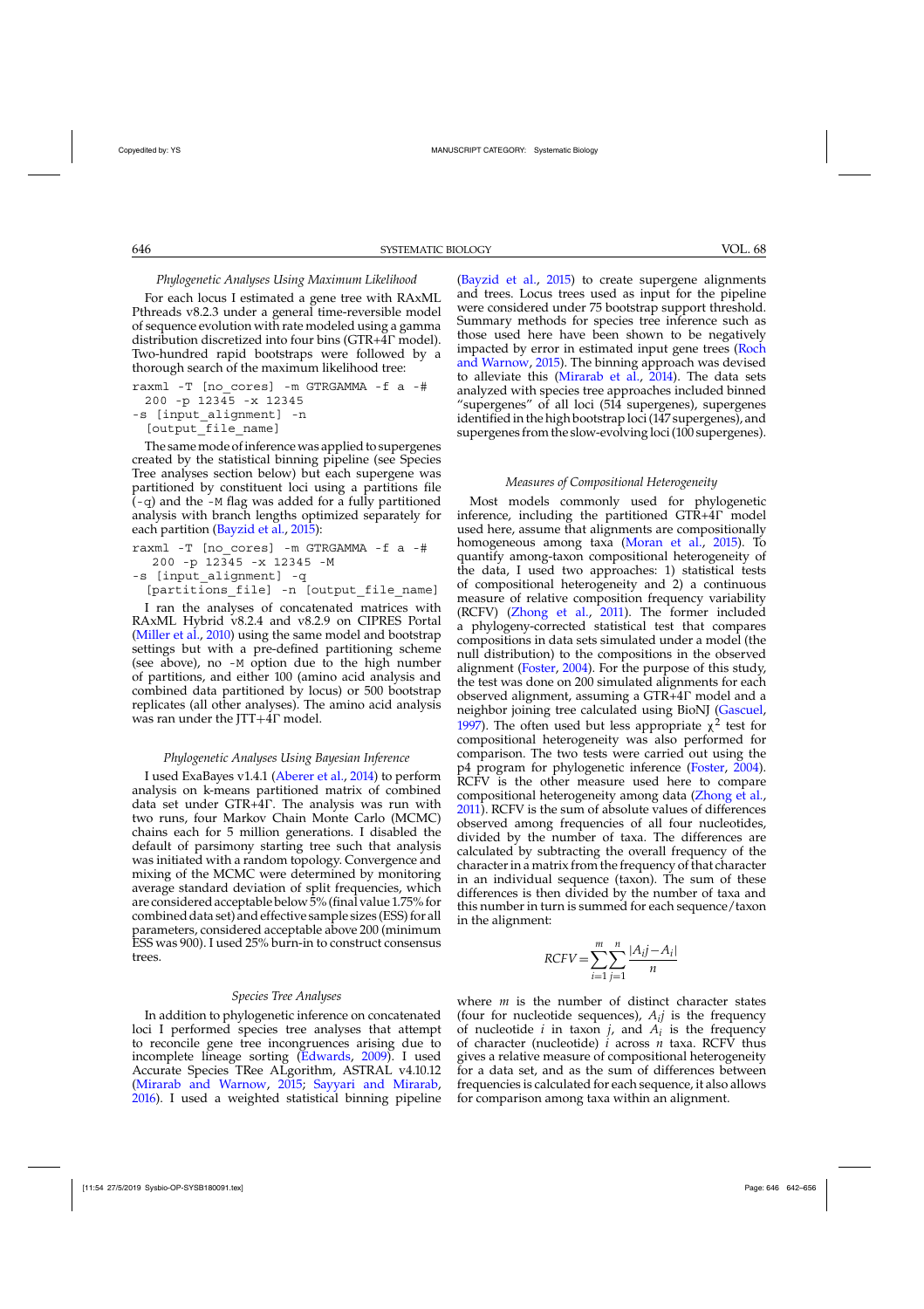### *Tree-Based Locus Statistics*

Following maximum likelihood estimation of gene trees, I computed average branch length for each of the 2166 loci. The average branch length is a proxy for the rate of evolution of each locus. Saturation is another property that is potentially correlated with poor model fit. This I calculated by plotting p-distances of an alignment against distances on the tree from model-based [maximum](#page-13-0) likelihood inference (Philippe and Forterre, [1999](#page-13-0)). These distances would show perfect fit to simple linear regression in the absence of saturation. When there is a need of correction for multiple substitutions, however, the curve will depart from linearity. I sorted each locus by slope of regression for a relative measure of saturation.

I computed all the tree-based measures with a custom R(v3.0.2 (2013-09-25)) script leveraging packages ape v3.1-1 [\(Paradis](#page-13-0) et al., [2004](#page-13-0)) and seqinr v3.1-2 [\(Charif](#page-12-0) and Lobry, [2007\)](#page-12-0), modified from code originally developed for [Borowiec](#page-12-0) et al. [\(2015](#page-12-0)).

#### *Divergence Time Estimation*

To build a time-calibrated chronogram of the Dorylinae, I used the R (v3.2.3 [\(Team,](#page-14-0) [2014\)](#page-14-0) package ape v3.4 and its function chronos [\(Paradis](#page-13-0) et al., [2004](#page-13-0); [Paradis](#page-13-0), [2013](#page-13-0)). Chronos uses the penalized likelihood (PL) method [\(Sanderson,](#page-13-0) [2002\)](#page-13-0) and allows selection of the molecular clock model best fitting the data using an information criterion introduced in [\(Paradis](#page-13-0), [2013\)](#page-13-0). I used the maximum likelihood tree with branch lengths, rooted with *Harpegnathos saltator* estimated from slow-evolving loci partitioned under k-means as input. The method requires that nodes are calibrated with hard bounds of minimum and maximum ages. The calibration scheme is given in [Supplementary](https://academic.oup.com/sysbio/article-lookup/doi/10.1093/sysbio/syy088#supplementary-data) [Table](https://academic.oup.com/sysbio/article-lookup/doi/10.1093/sysbio/syy088#supplementary-data) S3. The information criterion implemented in chronos identified the strict molecular clock as the best fitting. Because unknown dates are initialized with a random algorithm it is possible to assess the robustness of the node ages to these initial ages by running multiple independent analyses. I ran 100 chronos replicates and summarized output trees using the sumtrees.py script distributed as a part of Denropy package v4.0.3, [\(Sukumaran](#page-14-0) and Holder, [2010](#page-14-0)). The summarized tree has mean branch lengths mean node ages, as well as uncertainty captured as node age ranges obtained across the 100 replicates. I visualized the tree with mean node ages and age ranges using FigTree v1.4.2. Because the information criterion implemented was shown to be poor at distinguishing the strict clock from a model with a small fixed number of rates [\(Paradis,](#page-13-0) [2013\)](#page-13-0), I repeated the procedure for a discrete clock model with 10 categories. The results are presented in [Supplementary](https://academic.oup.com/sysbio/article-lookup/doi/10.1093/sysbio/syy088#supplementary-data) [Figure](https://academic.oup.com/sysbio/article-lookup/doi/10.1093/sysbio/syy088#supplementary-data) S19.

Because calibrations requiring hard minimum and maximum ages may be considered prone to bias and because PL does not utilize sequence data, I also performed Bayesian divergence dating using the recently developed birth-death process [\(Heath](#page-12-0) et al., [2014\)](#page-12-0). This method assumes no prior belief on calibrated node ages, instead relying on a single recovery age of a fossil that is assumed to be a descendant of the calibrated node. The method simulates tree topology via a birth-death process and treats fossils as a part of the diversification process with variable attachment points on the tree and fixed recovery ages. In addition to assuming no prior beliefs on calibrated node ages, this method is not limited to using only the oldest fossils known for a given node. For these analyses I used BEAST v2.3.2 [\(Bouckaert](#page-12-0) et al., [2014\)](#page-12-0) with Sampled Ancestors package [\(Gavryushkina](#page-12-0) et al., [2014\)](#page-12-0). Because Bayesian divergence time estimation is computationally expensive with 150+ taxa, these analyses were limited to 109 loci (5% of all loci) sampled at even intervals throughout the rate spectrum. I set up the BEAST analyses under unpartitioned  $GTR+4\Gamma$  model of sequence evolution and uncorrelated clock sampling rates from a lognormal distribution. The analysis was set up with four independent runs for >300 million generations. I determined convergence and adequate sample size (all parameters sampled at ESS >200) using Tracer v1.5. The calibration scheme included seven fossils with fixed sampling times obtained by drawing a random number from a uniform distribution (runif function in  $R$  base) bounded by minimum and maximum ages of the deposit in which the fossil is found (deposit ages follow the <fossilworks.org> website [\(Alroy](#page-11-0), [2016](#page-11-0)); [Supplementary](https://academic.oup.com/sysbio/article-lookup/doi/10.1093/sysbio/syy088#supplementary-data) [Table](https://academic.oup.com/sysbio/article-lookup/doi/10.1093/sysbio/syy088#supplementary-data) S4). I used conditioning on the root age with a prior.

## *Diversification Analyses*

BAMM v2.5 [\(Rabosky,](#page-13-0) [2014\)](#page-13-0) analyses used the consensus BEAST chronogram and a table of sampling probabilities based on extant species diversity estimates for each genus [\(Borowiec](#page-12-0), [2016b\)](#page-12-0). The sampling proportions were set as follows: *Acanthostichus*: 0.17, *Aenictogiton*: 0.2, *Aenictus*: 0.09, *Cerapachys*: 0.5, *Cheliomyrmex*: 0.6, *Chrysapace*: 0.8, *Cylindromyrmex*: 0.4, *Dorylus*: 0.2, *Eburopone*: 0.12, *Eciton*: 0.58, *Eusphinctus*: 0.5, *Labidus*: 0.6, *Leptanilloides*: 0.17, *Lioponera*: 0.08, *Lividopone*: 0.13, *Neivamyrmex*: 0.11, *Neocerapachys*: 0.4, *Nomamyrmex*: 1, *Ooceraea*: 0.2, *Parasyscia*: 0.08, *Simopone*: 0.18, *Sphinctomyrmex*: 0.4, *Syscia*: 0.13, *Tanipone*: 0.4, *Vicinopone*: 1, *Yunodorylus*: 0.4, *Zasphinctus*: 0.15. I used the setBAMMpriors function in the R package BAMMtools [\(Rabosky](#page-13-0) et al., [2014](#page-13-0)) to create priors used for the analysis. I ran the MCMC for 20 million generations, sampling every 2000 generations. I checked the convergence and plotted the analysis results using BAMMtools and CODA [\(Plummer](#page-13-0) et al., [2006\)](#page-13-0).

### *Biogeographic History Estimation*

I used the maximum likelihood functions available in BioGeoBEARS R package [\(Matzke](#page-13-0), [2013,](#page-13-0) [2014\)](#page-13-0) to compare fit and select from among models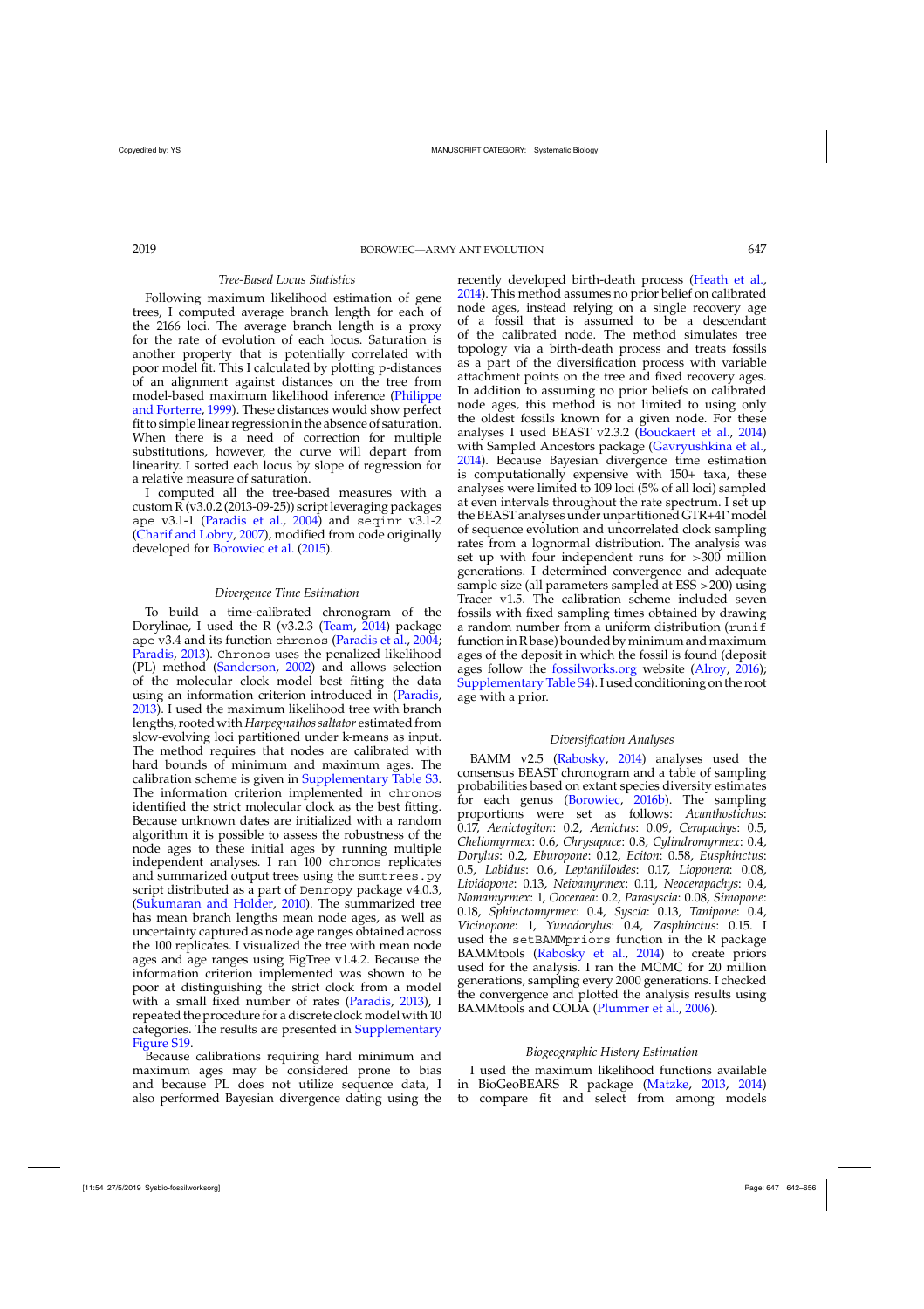commonly used for estimation of biogeographic histories. I discretized species distributions into six biogeographic regions following [\(Cox,](#page-12-0) [2001](#page-12-0)) and treating Malagasy as the seventh separate region. The regions included Neotropical, Nearctic, Palearctic, Afrotropical, Malagasy, Indomalayan, and Australasian. The boundary between Indomalayan and Australasian regions is the Wallace Line. I set up a time-stratified analysis that assumed different region adjacency and dispersal probabilities between 110–50 Ma and 50 Ma present (M3\_stratified-type model of [Matzke](#page-13-0) [\(2014\)](#page-13-0)) and compared likelihoods and AICc scores under six models: DEC, DEC+J, DIVALIKE, DIVALIKE+J, BAYAREALIKE, and BAYAREALIKE+J.

### RESULTS AND DISCUSSION

## *Independent Origins of the Army Ant Syndrome Despite Incongruence*

The concatenated dataset produces different topologies depending on the partitioning scheme and method used to infer the phylogeny (Fig. [2A](#page-7-0)–D, P), although the true army ants are not monophyletic in any of the concatenated analyses. The maximum likelihood tree under partitioning by locus shows a clade that includes almost all New World dorylines, including New World army ants (hereafter called "New World Clade"; Fig. [2A](#page-7-0); [Supplementary](https://academic.oup.com/sysbio/article-lookup/doi/10.1093/sysbio/syy088#supplementary-data) [Fig.](https://academic.oup.com/sysbio/article-lookup/doi/10.1093/sysbio/syy088#supplementary-data) S1). The latter include the genera *Cheliomyrmex*, *Eciton*, *Labidus*, *Neivamyrmex*, and *Nomamyrmex*. Apart from New World army ants, the New World Clade unites all exclusively New World lineages of the Dorylinae and includes *Acanthostichus*, *Cylindromyrmex*, *Leptanilloides*, *Neocerapachys*, and *Sphinctomyrmex*. Old World driver ants *Dorylus* and the poorly known genus *Aenictogiton* are sister to *Aenictus*. Other well-supported clades comprising multiple genera include a clade of South-East Asian and Malagasy lineages *Cerapachys*, *Chrysapace*, and *Yunodorylus*, a well-resolved clade of several Old World genera (*Lioponera*, *Lividopone*, *Parasyscia*, *Zasphinctus*) that was also recovered in [\(Brady](#page-12-0) et al., [2014](#page-12-0)). Another South-East Asian clade consists of the mostly subterranean ants in genera *Eusphinctus*, *Ooceraea*, and *Syscia*. The backbone of the tree shows multiple short internodes and generally lower resolution, consistent with a previous study [\(Brady](#page-12-0) et al., [2014](#page-12-0)). The maximum likelihood tree inferred from the same data set but using k-means partitioning [\(Frandsen](#page-12-0) et al., [2015\)](#page-12-0) shows a stronglysupported Old World *Aenictus* and New World army ants clade (Fig. [2B](#page-7-0); [Supplementary](https://academic.oup.com/sysbio/article-lookup/doi/10.1093/sysbio/syy088#supplementary-data) [Fig.](https://academic.oup.com/sysbio/article-lookup/doi/10.1093/sysbio/syy088#supplementary-data) S2). Army ants are not monophyletic in this tree either, because *Dorylus* and *Aenictogiton* are not sister to the *Aenictus* plus New World army ants clade. Unpartitioned analysis results in a similar topology (Fig. [2C](#page-7-0); [Supplementary](https://academic.oup.com/sysbio/article-lookup/doi/10.1093/sysbio/syy088#supplementary-data) [Fig.](https://academic.oup.com/sysbio/article-lookup/doi/10.1093/sysbio/syy088#supplementary-data) S3).

Coalescent species tree inferred from all loci is similar to the concatenation results with respect to poor resolution at deep nodes (Fig. [2D](#page-7-0); [Supplementary](https://academic.oup.com/sysbio/article-lookup/doi/10.1093/sysbio/syy088#supplementary-data)

[Fig.](https://academic.oup.com/sysbio/article-lookup/doi/10.1093/sysbio/syy088#supplementary-data) S4). The species tree resembles the unpartitioned and k-means partitioned concatenated trees because of moderate support forthe *Aenictus* plus New World army ants clade, and contrasts most with both concatenated trees by supporting army ant monophyly, the hypothesis favored by [previous](#page-12-0) studies [\(Brady,](#page-12-0) [2003;](#page-12-0) Brady and Ward, [2005](#page-12-0); [Brady](#page-12-0) et al., [2014\)](#page-12-0). Overall support for the deep nodes is lower in species trees and this approach does not recover some of the clades present across all concatenated analyses, namely the New World or South-East Asian/Malagasy groups mentioned above.

## *Maximum Likelihood Analyses of All and "High Signal" Loci Show Evidence of Bias*

The conflict among maximum likelihood topologies derived from different partitioning schemes and between concatenated and species tree warranted further investigation. I constructed five data sets in addition to the combined data matrix: matrix of "high signal" loci [\(Salichos](#page-13-0) and Rokas, [2013\)](#page-13-0) equivalent in length to one-fifth of the sites in combined data set matrix, matrix composed of slow-evolving loci equivalent in length to one-fifth of the sites in combined data set matrix, matrix composed of only compositionally homogeneous loci, and matrix that excluded the long-branched *Aenictus* species but is otherwise identical to combined data matrix (See [Supplementary](https://academic.oup.com/sysbio/article-lookup/doi/10.1093/sysbio/syy088#supplementary-data) [Table](https://academic.oup.com/sysbio/article-lookup/doi/10.1093/sysbio/syy088#supplementary-data) S2 for more information on these matrices). Additionally, I developed a workflow to extract putatively protein-coding regions from the UCE data set (see SI Materials and Methods section) and analyzed those regions separately, coded as amino acids.

Analyses of loci whose trees have highest mean bootstrap support (high phylogenetic signal sensu [\(Salichos](#page-13-0) and Rokas, [2013](#page-13-0))) shows even more discordance among analyses than that of the combined data set (Fig. [2E](#page-7-0)-H; [Supplementary](https://academic.oup.com/sysbio/article-lookup/doi/10.1093/sysbio/syy088#supplementary-data) Figs. S5-S8). Army ant lineages show different topologies in each of the three partitioning schemes.

Using only the slowest evolving one-fifth of the data ("slow-evolving" hereafter), there is universal support for a clade that unites all exclusively New World lineages, including the New World army ants under all partitioning schemes (Fig. [2I](#page-7-0)–K; [Supplementary](https://academic.oup.com/sysbio/article-lookup/doi/10.1093/sysbio/syy088#supplementary-data) Figs. [S9–S11\)](https://academic.oup.com/sysbio/article-lookup/doi/10.1093/sysbio/syy088#supplementary-data). Species tree analyses of slow-evolving loci also support New World Clade and the *Aenictus* plus (*Aenictogiton*+*Dorylus*) clade (Fig. [2L](#page-7-0); [Supplementary](https://academic.oup.com/sysbio/article-lookup/doi/10.1093/sysbio/syy088#supplementary-data) [Fig.](https://academic.oup.com/sysbio/article-lookup/doi/10.1093/sysbio/syy088#supplementary-data) S12).

Examining locus properties in different rate bins reveals that more rapidly evolving sequences and "high signal" loci exhibit qualities previously associated with systematic bias, namely higher compositional heterogeneity [\(Lockhart](#page-13-0) et al., [1994;](#page-13-0) [Jermiin](#page-12-0) et al., [2004](#page-12-0)) and saturation [\(Philippe](#page-13-0) and Forterre, [1999\)](#page-13-0). The most slowly evolving loci have lower overall among-taxon sequence heterogeneity than more rapidly evolving and high bootstrap loci [\(Supplementary](https://academic.oup.com/sysbio/article-lookup/doi/10.1093/sysbio/syy088#supplementary-data) Fig. [S28A;](https://academic.oup.com/sysbio/article-lookup/doi/10.1093/sysbio/syy088#supplementary-data) RCFV two-sample *t*-test slow-evolving vs. all other loci: *t*=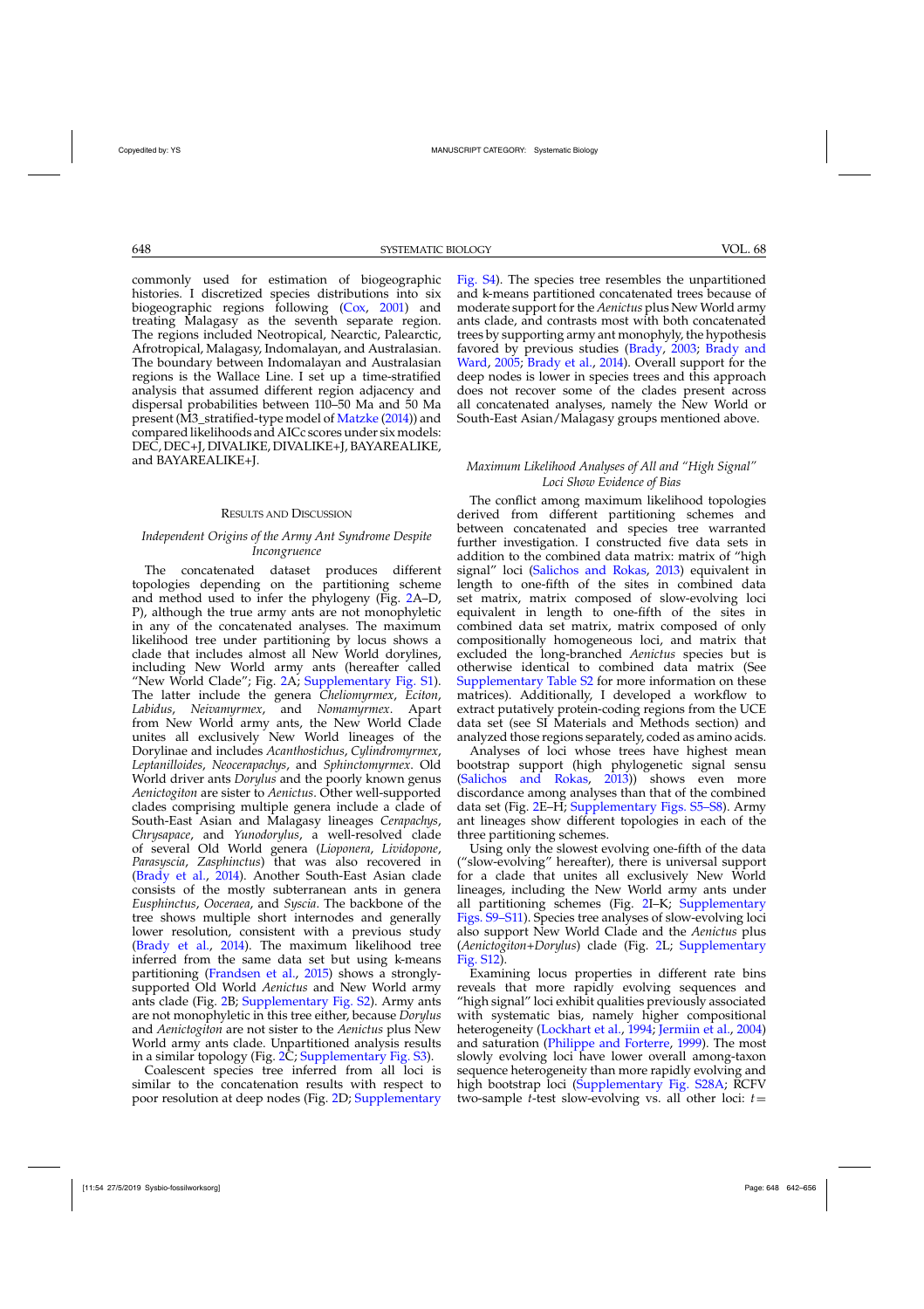<span id="page-7-0"></span>

FIGURE 2. Summary of phylogenetic position of army ant lineages recovered in different analyses. In each figure yellow and orange colors signify Old World army ants (yellow signifies genus *Aenictus* and orange the clade of *Aenictogiton* + *Dorylus*), dark blue signifies New World army ants, and light blue signify non-army ant New World dorylines. Note increased incongruence in analysis of combined data set (A–D) and "high signal" data set (E–H) compared with slow-evolving (I–L) and compositionally homogeneous (M) loci. Maximum likelihood analyses of amino acid data (N) and combined data without *Aenictus* (O), as well as Bayesian analysis of combined data support New World Clade monophyly. Asterisk indicates support ≤99%. Dashed lines signify polyphyly (see Figures S1–S18 available on Zenodo for complete trees). See on-line version of this article for color figures.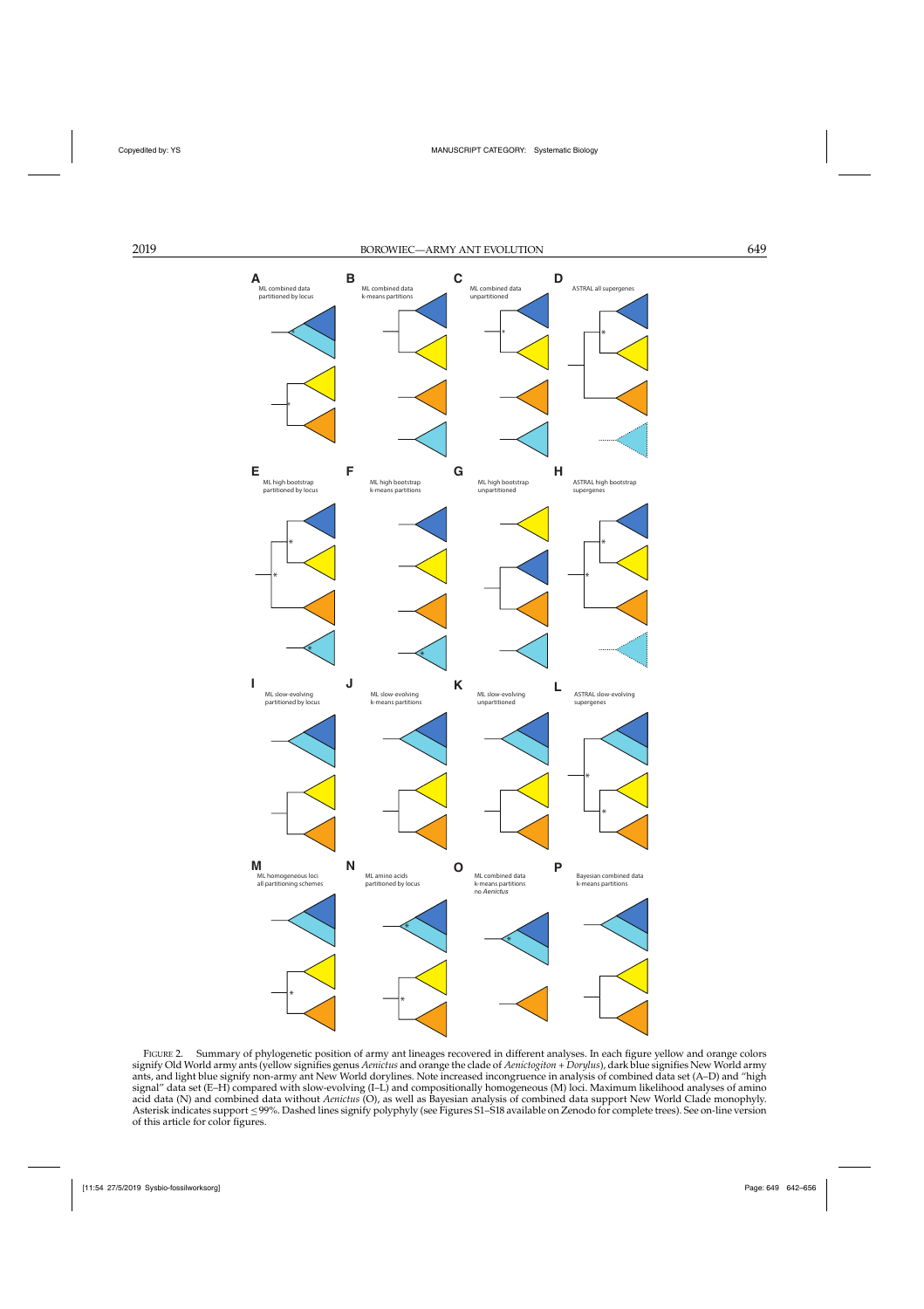28.564, slow-evolving  $mean = 0.0358$ , all other loci  $mean =$ 0.0575,  $p \ll 0.01$ ; slow-evolving vs. high bootstrap:  $t=$ 27.538 high bootstrap *mean* =  $0.0647$ ,  $p \ll 0.01$ ). Saturation is also greater in more rapidly evolving and high bootstrap loci [\(Supplementary](https://academic.oup.com/sysbio/article-lookup/doi/10.1093/sysbio/syy088#supplementary-data) Fig. [S28B;](https://academic.oup.com/sysbio/article-lookup/doi/10.1093/sysbio/syy088#supplementary-data) slope of regression two-sample *t*-test slow-evolving vs. all other loci: *t*=21.682, slow-evolving *mean*=0.474, all other loci  $mean = 0.361$ ,  $p \ll 0.01$ ; slow-evolving vs. high bootstrap:  $t = 10.129$ , high bootstrap *mean* = 0.393,  $p \ll 0.01$ ). Of the 379 loci that pass the homogeneity test [\(Foster,](#page-12-0) [2004\)](#page-12-0), 244 are found among slow-evolving loci and zero are present among the high bootstrap loci.

Analysis of loci that pass the phylogeny-corrected compositional homogeneity test [\(Foster,](#page-12-0) [2004](#page-12-0)) shows universal support for the New World Clade, regardless of partitioning scheme (Fig. [2M](#page-7-0); [Supplementary](https://academic.oup.com/sysbio/article-lookup/doi/10.1093/sysbio/syy088#supplementary-data)<br>Figs. S13–S15). Among-taxon compositional Among-taxon heterogeneity is a relatively well-understood source of bias in phylogenetic analysis [\(Jermiin](#page-12-0) et al., [2004](#page-12-0)) and is not accounted for by the general time-reversible model of sequence evolution used in RAxML, the program used here for maximum likelihood inference.

Amino acid alignments are also known to be more robust against [compositional](#page-12-0) bias (Hasegawa and Hashimoto, [1993](#page-12-0)) and saturation, although not free from it when distantly related lineages are considered (Foster and [Hickey](#page-12-0), [1999](#page-12-0)). In this study, the amino acid matrix of protein-coding sequences is highly conserved compared with the nucleotide matrix of combined data with 14% proportion of parsimony informative sites in the former compared with 48% in the latter. The amino acid matrix analyzed under maximum likelihood recovers monophyletic New World Clade and Old World army ants (Fig. [2N](#page-7-0); [Supplementary](https://academic.oup.com/sysbio/article-lookup/doi/10.1093/sysbio/syy088#supplementary-data) [Fig.](https://academic.oup.com/sysbio/article-lookup/doi/10.1093/sysbio/syy088#supplementary-data) S16).

More evidence for the artifactual nature of the grouping of Old World and New World army ants comes from an analysis where *Aenictus* is removed from the combined data matrix. The long-branched Old World genus *Aenictus* clusters with New World army ants in analyses of unpartitioned and k-means partitioned full data set, while the rest of the New World Clade is more distantly related. This is not the case when the combined loci are analyzed partitioned by locus (Fig. [2A](#page-7-0)–D). If *Aenictus* was not affecting the position of New World army ants on the tree, one would expect to see no change of the position of the latter if the former is removed. This is not the case here; the phylogeny recovered from the alignment without *Aenictus* has New World army ants nested within the New World Clade (Fig. [2O](#page-7-0); [Supplementary](https://academic.oup.com/sysbio/article-lookup/doi/10.1093/sysbio/syy088#supplementary-data) [Fig.](https://academic.oup.com/sysbio/article-lookup/doi/10.1093/sysbio/syy088#supplementary-data) S17).

Bayesian analysis of k-means partitioned combined data matrix strongly supports the New World Clade and monophyly of *Aenictogiton* + *Dorylus*, unlike the maximum likelihood analysis of the same data set under the same partitioning scheme and sequence evolution model (Fig. [2P](#page-7-0); [Supplementary](https://academic.oup.com/sysbio/article-lookup/doi/10.1093/sysbio/syy088#supplementary-data) [Fig.](https://academic.oup.com/sysbio/article-lookup/doi/10.1093/sysbio/syy088#supplementary-data) S18).

Interestingly, the discredited k-means partitioning strategy [\(Frandsen](#page-12-0) et al., [2015](#page-12-0); [Baca](#page-11-0) et al., [2017](#page-11-0)) produces highly unusual and incongruent results when all loci are included, but not when the slow-evolving or homogeneous subsets are analyzed, or when the longbranched *Aenictus* is removed.

In summary, although concatenated maximum likelihood and species tree analysis of combined data matrix and high-bootstrap loci support grouping of Old World army ants *Aenictus* with New World army ants under some conditions, analyses using more reliable data are congruent in their support for independent origins of the army ant syndrome in New World and Old World.

## *Timeline of Doryline Evolution and Diversification Suggests Ancient Rapid Radiation*

Fossilized birth–death (FBD) process divergence dating [\(Heath](#page-12-0) et al., [2014\)](#page-12-0) employed here shows that crown doryline ants started diversifying in the Cretaceous, around 74 Ma (53–101 Ma 95% highest probability density interval or HPD) ago according to Bayesian inference (97 Ma under PL; [Supplementary](https://academic.oup.com/sysbio/article-lookup/doi/10.1093/sysbio/syy088#supplementary-data) [Fig.](https://academic.oup.com/sysbio/article-lookup/doi/10.1093/sysbio/syy088#supplementary-data) S19) (Fig. [3\)](#page-9-0). The FBD results near the root are characterized by high uncertainty but the mean age suggests a younger crown age than 87 Ma recovered in a previous study [\(Brady](#page-12-0) et al., [2014](#page-12-0)). The difference is likely at least in part due to a different calibration approach used in the present study (FBD vs. node dating) and a revised, younger age estimate of Baltic amber [\(Aleksandrova](#page-11-0) and Zaporozhets, [2008](#page-11-0)). Similar to concatenation, divergence dating shows a tree highly compressed during early evolution, with 16 splits occurring within the first 20 Ma. According to PL this period of early diversification lasted longer, accounting for about 35 Ma. The most recent common ancestor of the New World Clade is resolved at 60 Ma (43–83 Ma 95% HPD interval; 60 Ma under PL). The split of Old World army ant lineages of *Aenictus* and *Dorylus*+*Aenictogiton* is apparently very ancient at 58 Ma (41–79 Ma 95% HPD; 54 Ma under PL) and occurred during the initial diversification period. The old age of this node and long branch subtending extant *Aenictus* help explain why this relationship is difficult to recover. The five currently recognized genera of New World army ants share an ancestor at about 28 Ma (20–37 Ma 95% HPD; 27 Ma under PL) ago. These dates are younger than those inferred for several of the non-army ant doryline genera such as *Eburopone* or *Leptanilloides*. The conspicuous above-ground foraging seen in some *Dorylus* driver ants and in New World *Eciton* is remarkably young, as it appears that these groups diversified within the last 5–6 Ma, a result robust across different dating analyses (see [Supplementary](https://academic.oup.com/sysbio/article-lookup/doi/10.1093/sysbio/syy088#supplementary-data) Figs. [S19–S21\)](https://academic.oup.com/sysbio/article-lookup/doi/10.1093/sysbio/syy088#supplementary-data). The driver ant genus *Dorylus* is shown to be young relative to earlier analyses [\(Brady](#page-12-0), [2003](#page-12-0); [Kronauer](#page-12-0) et al., [2007\)](#page-12-0) at ca. 16 Ma (11–22 95% HPD; 15 Ma under PL).

The Bayesian divergence time estimates, especially those early in the tree and outside the New World Clade, are associated with considerable uncertainty. This is likely due to both topological uncertainty and the fact that only seven fossil calibrations were available for the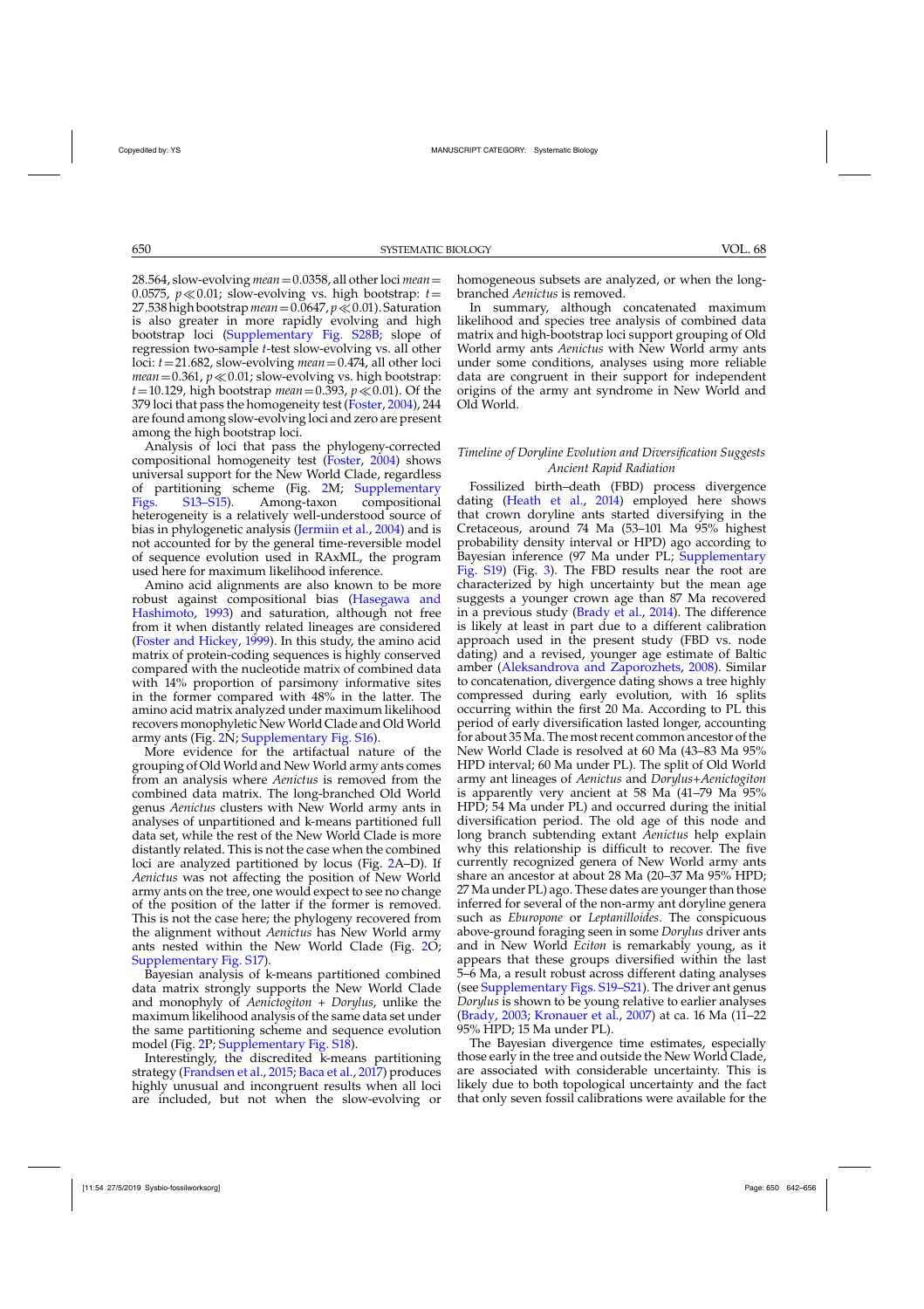<span id="page-9-0"></span>

FIGURE 3. Timeline of doryline evolution and biogeographic history. The highest relative probabilities of ancestral ranges are shown as inferred using BioGeoBEARS under DEC+J, averaged over 100 trees from the BEAST posterior. The tree is the BEAST consensus. Selected mean divergence time estimates are given at nodes. Stars signify rate shifts. All dates in Ma. See [Supplementary](https://academic.oup.com/sysbio/article-lookup/doi/10.1093/sysbio/syy088#supplementary-data) [Figures](https://academic.oup.com/sysbio/article-lookup/doi/10.1093/sysbio/syy088#supplementary-data) S20, [S21,](https://academic.oup.com/sysbio/article-lookup/doi/10.1093/sysbio/syy088#supplementary-data) and [S26](https://academic.oup.com/sysbio/article-lookup/doi/10.1093/sysbio/syy088#supplementary-data) available on Dryad for average node dates, posterior probabilities from the BEAST analysis, and pie charts of relative probabilities of all possible ancestral ranges, respectively. See on-line version of this article for color figures.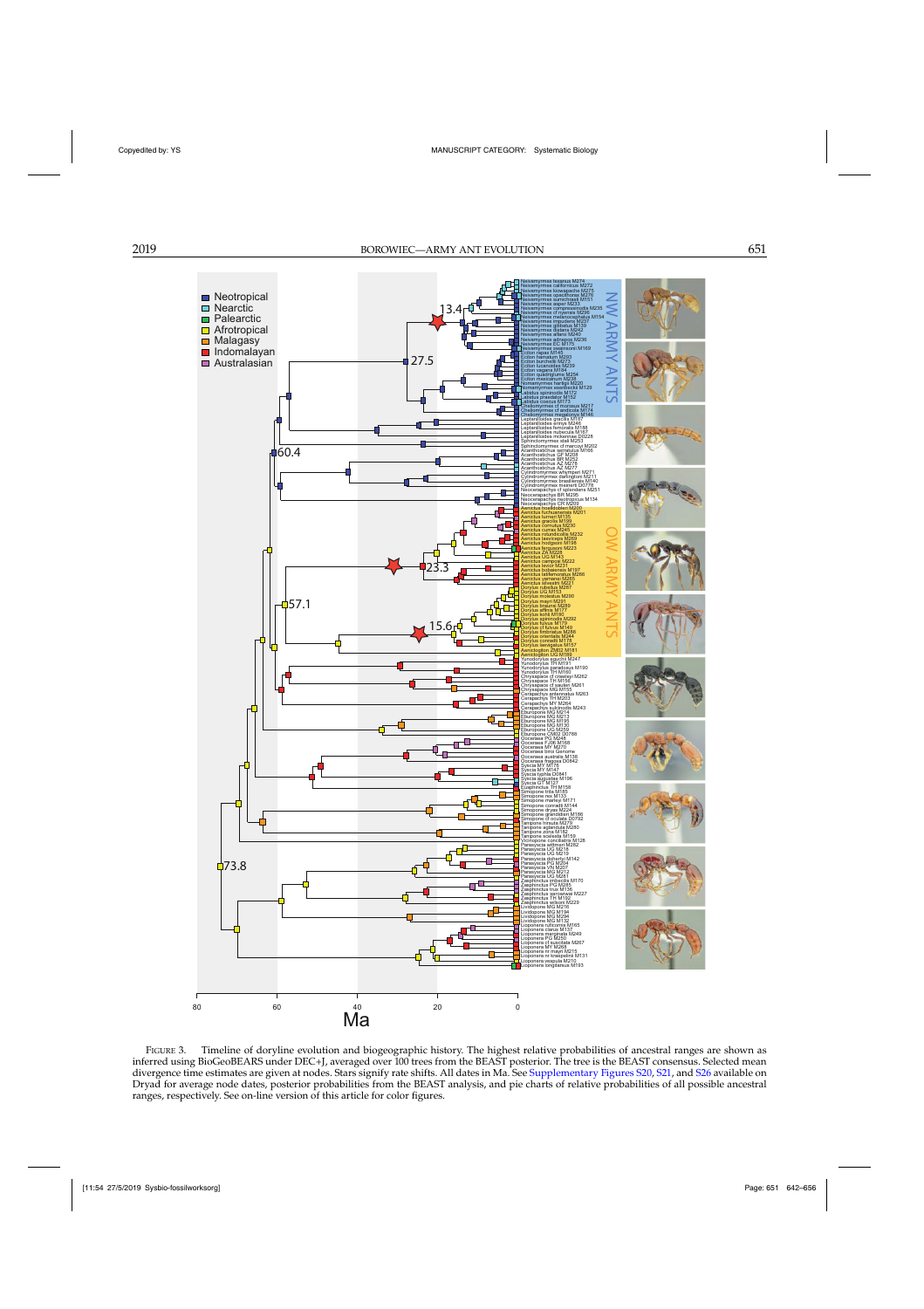dorylines, all except one located within the New World Clade [\(Supplementary](https://academic.oup.com/sysbio/article-lookup/doi/10.1093/sysbio/syy088#supplementary-data) [Table](https://academic.oup.com/sysbio/article-lookup/doi/10.1093/sysbio/syy088#supplementary-data) S4, Fig. [S20\)](https://academic.oup.com/sysbio/article-lookup/doi/10.1093/sysbio/syy088#supplementary-data).

Diversification shift analyses in BAMM [\(Rabosky,](#page-13-0) [2014](#page-13-0)) identified a three shift-scenario for dorylines, with shifts occurring separately on the branches subtending *Aenictus*, *Dorylus*, and *Neivamyrmex* (Fig. [3\)](#page-9-0). Rate shift configurations in which only two shifts were identified, however, were also common in the posterior sampling [\(Supplementary](https://academic.oup.com/sysbio/article-lookup/doi/10.1093/sysbio/syy088#supplementary-data) [Fig.](https://academic.oup.com/sysbio/article-lookup/doi/10.1093/sysbio/syy088#supplementary-data) S25), either on branches leading to *Aenictus* and *Neivamyrmex* only, or on the branches subtending the clade of *Aenictus*, *Aenictogiton*, and *Dorylus* and *Neivamyrmex* (see [Supplementary](https://academic.oup.com/sysbio/article-lookup/doi/10.1093/sysbio/syy088#supplementary-data) Figs. [S22–S25\)](https://academic.oup.com/sysbio/article-lookup/doi/10.1093/sysbio/syy088#supplementary-data). Because reliability and validity of diversification rate estimates obtained using BAMM is being [vigorously](#page-13-0) debated [\(Moore](#page-13-0) et al., [2016;](#page-13-0) Meyer and Wiens, [2017](#page-13-0); [Rabosky](#page-13-0) et al., [2017;](#page-13-0) [Rabosky,](#page-13-0) [2018](#page-13-0); Meyer et al., [2018](#page-13-0)), these results should be treated with caution.

## *Biogeographic History Reveals Geographic Fidelity of Major Clades*

Strong geographic affinities are apparent within the doryline phylogeny. Large clades are mostly confined to only one or two adjacent realms, although movement within both the Old and New World appears to have been common (Fig. [3\)](#page-9-0). There is strong evidence for Old World origins of the dorylines and the analyses summarized across a sample of trees from the posterior suggest an Afrotropical ancestral range (Fig. [3;](#page-9-0) [Supplementary](https://academic.oup.com/sysbio/article-lookup/doi/10.1093/sysbio/syy088#supplementary-data) Fig. [S26\)](https://academic.oup.com/sysbio/article-lookup/doi/10.1093/sysbio/syy088#supplementary-data), although the analysis under BEAST consensus only results in high uncertainty and combined Afrotropical-Malagasy-Oriental as the most likely ancestral range [\(Supplementary](https://academic.oup.com/sysbio/article-lookup/doi/10.1093/sysbio/syy088#supplementary-data) [Fig.](https://academic.oup.com/sysbio/article-lookup/doi/10.1093/sysbio/syy088#supplementary-data) S27). Two lineages are confined to the New World. One gave rise to the radiation of almost all extant New World forms, including New World army ants and their kin. The dates estimated for the origin of this New World Clade coincide with warm climatic conditions and multiple land bridges connecting the Old and New World in northern latitudes [\(Brikiatis](#page-12-0), [2014](#page-12-0)). The other New World group is much younger and appeared to arrive some time after 28 Ma ago. The presumably SE Asian or Palearctic ancestor of the New World species of *Syscia* either crossed the Beringian land bridge or dispersed across the Pacific further south, since by that time North Atlantic connections were closed [\(Sanmartín](#page-13-0) et al., [2001](#page-13-0)). The Old World *Aenictus* and New World genus *Neivamyrmex*, although superficially similar in appearance and biology, illustrate different scenarios of biogeographic history for generic lineages within Dorylinae. Crown *Aenictus* is older at 23 Ma (34 Ma under PL) and originated in the Indomalayan region. It then subsequently moved into the Afrotropics, dispersed back into Indomalaya, and moved into Australasia with possible movement back into Indomalaya. Some species also range into the Palearctic. In contrast, *Neivamyrmex* remained largely confined to the Neotropics where it originated around 13 Ma (20 Ma under PL) ago, with at least one clade

moving into and diversifying in the southern Nearctic and with some species returning to the Neotropics or straddling the boundary of the two adjacent regions. Madagascar is a center of doryline diversity with seven overall and two endemic genera but no true army ants (Fig. [3\)](#page-9-0).

## **CONCLUSIONS**

## *Densely Sampled Phylogenomic Data Sets Are Not Robust to Artifacts and Bias*

Genome-scale data offers powerful tools for reconstructing phylogenies. This study, however, demonstrates that caution is necessary when evaluating hypotheses generated by these new data sets, even when taxon sampling is comprehensive. Empirical studies that emphasize the importance of bias often recommend improving taxon sampling but usually also deal with cases where sampling could be increased relative to first attempts, such as in broad-scale phylogenies of eukaryotes or Metazoa [\(Delsuc](#page-12-0) et al., [2005\)](#page-12-0). The doryline phylogeny represents a case where the scope for improvement by additional sampling of currently known lineages is limited. This is because adding more species is likely to fail at significantly shortening long branches in the tree [\(Borowiec,](#page-12-0) [2016b](#page-12-0)). Researchers should be thus wary of systematic bias whenever combination of very short and very long branches is encountered, regardless of taxon sampling. Two general strategies are available for exploring sensitivity to model mis-specifications: using only data less prone to bias or applying better-fitting heterogeneous models [\(Rodríguez-Ezpeleta](#page-13-0) et al., [2007\)](#page-13-0). The latter approach is ideal but computationally expensive, becoming prohibitive with data sets such as the one used here, including over 150 taxa and thousands of loci.

In this study, reduction of phylogenetic noise resulting from compositional heterogeneity and saturation increased congruence among topologies obtained using different analytics. In the case of the complete data set, mutually exclusive and strongly supported results were be obtained depending on the statistical framework (e.g., maximumlikelihoodvs.Bayesian) or sequence evolution model (e.g., k-means partitioning vs. partitioning by locus) chosen for analysis. Using only "high signal" loci [\(Salichos](#page-13-0) and Rokas, [2013](#page-13-0)) with highest average bootstrap exacerbated incongruence among analyses. These loci also exhibited undesirable properties such as higher potential for saturation and violation of the among-taxon compositional heterogeneity. This indicates that using additional measures of data quality is needed in phylogenomics, such as direct and indirect measures of model mis-specification [\(Brown](#page-12-0), [2014\)](#page-12-0). Other recent research suggests that analysis results can be strongly affected by a tiny proportion of highly biased loci or sites [\(Shen](#page-13-0) et al., [2017\)](#page-13-0). In conclusion, phylogenomic studies should always perform sensitivity analyses to test the robustness of the result to different analytics.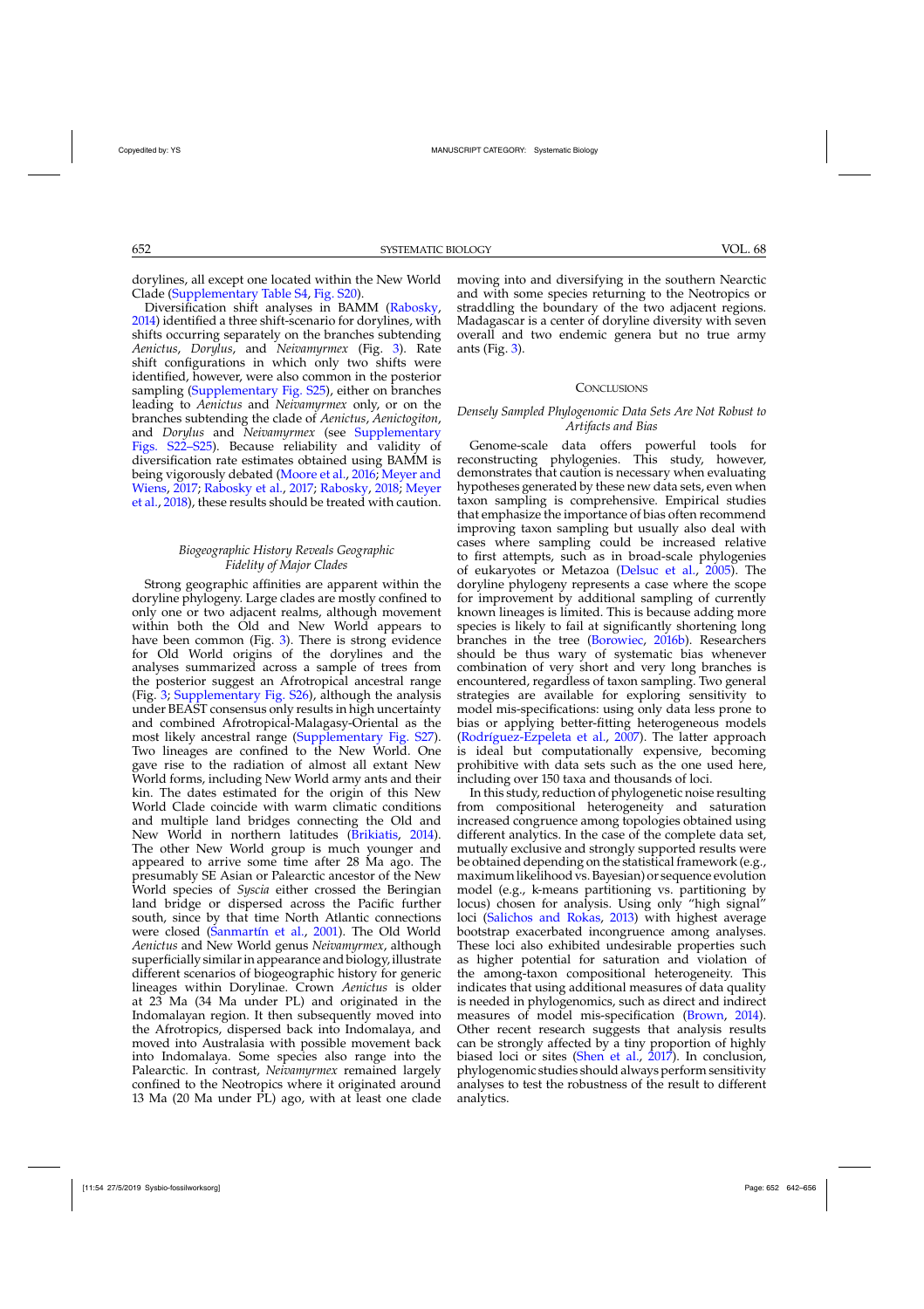#### <span id="page-11-0"></span>*Doryline Biology and Evolution Need Further Study*

The new phylogeny presented here reveals that the army ant syndrome can be viewed as both an example oflong-term evolutionary stasis and a remarkable case of convergent evolution. [Brady](#page-12-0) [\(2003](#page-12-0)) argued that the army ant syndrome originated only once around 100 Ma ago and has since persisted without loss in any descendant lineages. While the present study suggests that this set of behavioral and morphological traits evolved at least twice in the Dorylinae, it also shows that the syndrome has been conserved within Old and New World army ants. The alternative scenario of single origin requires multiple losses on lineages leading to both Old and New World army ants (Fig. [3\)](#page-9-0), an unlikely proposition given that no species are known to have lost any of the syndrome components in the large and diverse genera such as *Aenictus*, *Dorylus*, or *Neivamyrmex*.

Despite the improved resolution of the army ant tree, much work remains to be done with the regard to doryline evolution. A particularly vexing matter is poor knowledge of the Afrotropical genus *Aenictogiton*. Although based on male morphology and its phylogenetic affinity to *Dorylus* it has been assumed that it is a subterranean army ant, there is no direct evidence of army ant behavior or queen morphology [\(Borowiec](#page-12-0), [2016b](#page-12-0)). If *Aenictogiton* is not an army ant, our views on the evolution of the army ant syndrome have to be adjusted. In general, the current knowledge of doryline ecology and behavior is mostly limited to the minority of species that are conspicuous aboveground foragers, although the clonal *Ooceraea biroi* is a notable exception (Tsuji and [Yamauchi](#page-14-0)[,](#page-13-0) [1995;](#page-14-0) Ravary and Jaisson, [2002;](#page-13-0) [Oxley](#page-13-0) et al., [2014](#page-13-0)). Better understanding of doryline behavior and morphology will undoubtedly yield further insights into the evolution of the army ant syndrome. More specifically, convergent evolution of army ants is perhaps less surprising in the light of the fact that its individual components, including flightlessness of queens and frequent colony relocations, appear to have evolved multiple times in many non-army ant dorylines [\(Borowiec](#page-12-0), [2016b](#page-12-0)). Unfortunately, the biology of many dorylines remains unknown, precluding a fuller understanding of conditions underlying the evolution of true army ants [\(Kronauer](#page-13-0), [2009](#page-13-0); [Brady](#page-12-0) et al., [2014\)](#page-12-0). The new phylogenetic and taxonomic [\(Borowiec,](#page-12-0) [2016b](#page-12-0)) framework should reinvigorate comparative work on doryline morphology and natural history.

## SUPPLEMENTARY MATERIAL

Trimmed reads generated for this study are available at the NCBI Sequence Read Archive (BioProject ID PRJNA504894). Supplementary figures, tables, and references are available on Zenodo: [https://doi.org/10.5281/zenodo.1482030.](https://doi.org/10.5281/zenodo.1482030) Sequence files, alignments, configuration files, and output of analyses, including phylogenetic trees, are available in a Dryad repository at http://dx.doi.org/10.5061/ dryad.bj83h5d and a Zenodo repository at https://doi.

org/10.5281/zenodo.1482055. Custom scripts used in this study are available on GitHub: [https://doi.org/](https://doi.org/10.5281/zenodo.571246) [10.5281/zenodo.571246.](https://doi.org/10.5281/zenodo.571246) Pipeline for extracting proteincoding sequences is available in a separate GitHub repository at [https://doi.org/10.5281/zenodo.571247.](https://doi.org/10.5281/zenodo.571247)

#### FUNDING

This work was supported by NSF Doctoral Dissertation Improvement Grant 1402432, a Young Explorers Grant from National Geographic, Microsoft Azure Research Award, Henry A. Jastro awards from the Department of Entomology and Nematology at UC Davis, and facilitated by Ernst Mayr Travel Grants in Animal Systematics and SYNTHESYS awards FR-TAF-594 and GB-TAF-303.

#### ACKNOWLEDGMENTS

The author would like to thank Phil Ward for guidance, support, and valuable conversations related to this project. Many thanks to Michael Branstetter who allowed me to work with an unpublished probe set and provided wet lab protocol training. Alex Wild, Corrie Moreau, and Daniel Kronauer gave important feedback during early stages of conceiving this study. Alex also provided photographs of live army ants used in Figure 1. Brian Johnson and Christian Rabeling kindly gave access to computing resources. Karl Kjer and Kimiora Ward provided comments that helped to improve this manuscript. Thank you to everyone who contributed specimens for sequencing or helped with field work: Fidèle Bemaeva, Brendon Boudinot, Júlio Chaul, Katsuyuki Eguchi, Flávia Esteves, Rodrigo Feitosa, Brian Fisher, Paco Hita-Garcia, Milan Janda, Jack Longino, Andrea Lucky, Sean McKenzie, Matt Prebus, Andry Rakotomalala, Caspar Schöning, Michael Staab, Andy Suarez, and Phil Ward.

#### **REFERENCES**

- Aberer A.J., Kobert K., Stamatakis A. 2014. ExaBayes: massively parallel bayesian tree inference for the whole-genome era. Mol. Biol. Evol. 31:2553–2556.
- Aleksandrova G.N., Zaporozhets N.I. 2008. Palynological characteristics of Upper Cretaceous and Paleogene deposits on the west of the Sambian Peninsula (Kaliningrad region), part 1. Stratigraphy Geol. Corr. 16:295–316.
- Alroy J. 2016. Gateway to the paleobiology database. Available from: www.fossilworks.org.
- Baca S.M., Toussaint E.F., Miller K.B., Short A.E. 2017. Molecular phylogeny of the aquatic beetle family Noteridae (Coleoptera: Adephaga) with an emphasis on data partitioning strategies. Mol. Phylogenet. Evol. 107:282–292.
- Baroni Urbani C., Bolton B., Ward P.S. 1992. The internal phylogeny of ants (Hymenoptera: Formicidae). Syst. Entomol. 17(4):301–329.
- Bayzid M.S., Mirarab S., Boussau B., Warnow T. 2015. Weighted statistical binning: enabling statistically consistent genome-scale phylogenetic analyses. PLoS One. 10:e0129183.
- Betancur-R., R., Naylor G. J.P., Orti G. 2013. Conserved genes, sampling error, and phylogenomic inference. Syst. Biol. 63:257–262.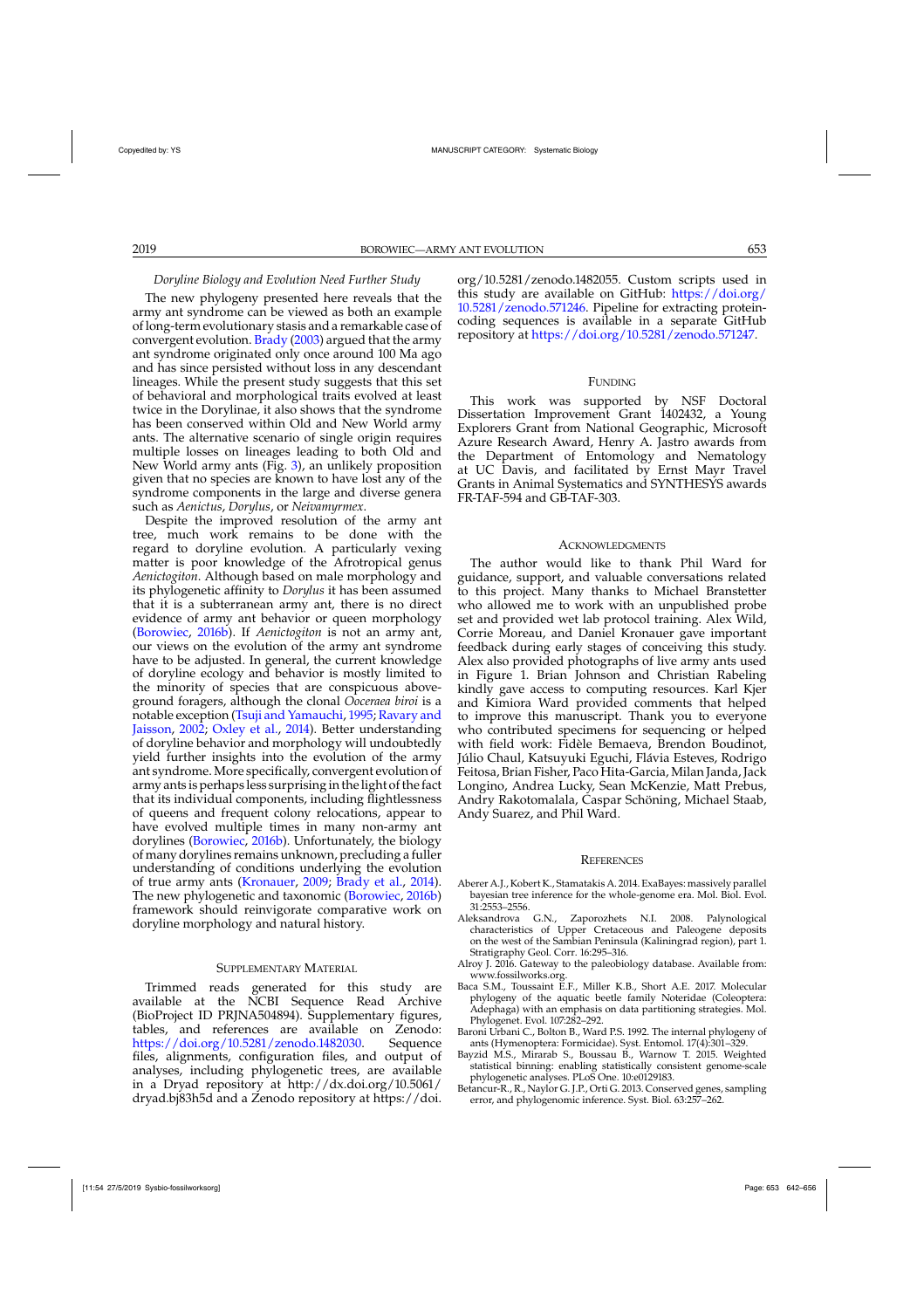- <span id="page-12-0"></span>Blaimer B.B., Brady S.G., Schultz T.R., Lloyd M.W., Fisher B.L., Ward P.S. 2015. Phylogenomic methods outperform traditional multilocus approaches in resolving deep evolutionary history: a case study of formicine ants. BMC Evol. Biol. 15:e271.
- Blumenstiel B., Cibulskis K., Fisher S., DeFelice M., Barry A., Fennell T., Abreu J., Minie B., Costello M., Young G., et al. 2010. Targeted exon sequencing by in-solution hybrid selection. Curr Protoc Hum Genet. Chapter 18:Unit 18.4.
- Bolger A.M., Lohse M., Usadel B. 2014. Trimmomatic: a flexible trimmer for Illumina sequence data. Bioinformatics. 30:2114–2120.
- Bolton B. 1990. Army ants reassessed: the phylogeny and classification of the doryline section (Hymenoptera, Formicidae). J. Nat. Hist. 24:1339–1364.
- Bolton B., Fisher B.L. 2012. Taxonomy of the cerapachyine ant genera *Simopone* Forel, *Vicinopone* gen. n. and *Tanipone* gen. n. (Hymenoptera: Formicidae). Zootaxa. 3283:1–101.
- Bonasio R., Zhang G., Ye C., Mutti N.S., Fang X., Qin N., Donahue G., Yang P., Li Q., Li C., Zhang P., Huang Z., Berger S.L., Reinberg D., Wang J., Liebig J. 2010. Genomic comparison of the ants *Camponotus floridanus* and *Harpegnathos saltator*. Science. 329:1068–1071.
- Borgmeier T. 1955. Die Wanderameisen der Neotropischen Region. Studia Entomol. 3:1–720.
- Borowiec M.L. 2016a. AMAS: a fast tool for alignment manipulation and computing of summary statistics. PeerJ. 4:e1660.
- Borowiec M.L. 2016b. Generic revision of the ant subfamily Dorylinae (Hymenoptera, Formicidae). ZooKeys. 608:1–280.
- Borowiec M.L., Lee E.K., Chiu J.C., Plachetzki D.C. 2015. Extracting phylogenetic signal and accounting for bias in whole-genome data sets supports the Ctenophora as sister to remaining Metazoa. BMC Genomics. 16:e987.
- Borowiec M.L., Longino J.T. 2011. Three new species and reassessment of the rare neotropical ant genus *Leptanilloides* (Hymenoptera, Formicidae, leptanilloidinae). ZooKeys. 133:19–48.
- Bouckaert R., Heled J., Kühnert D., Vaughan T., Wu C.-H., Xie D., Suchard M.A., Rambaut A., Drummond A.J. 2014. BEAST 2: a software platform for Bayesian evolutionary analysis. PLoS Comput. Biol. 10:e1003537.
- Brady S.G. 2003. Evolution of the army ant syndrome: the origin and long-term evolutionary stasis of a complex of behavioral and reproductive adaptations. Proc. Natl. Acad. Sci. USA. 100:6575–6579.
- Brady S.G., Fisher B.L., Schultz T.R., Ward P.S. 2014. The rise of army ants and their relatives: diversification of specialized predatory doryline ants. BMC Evol. Biol. 14:93.
- Brady S.G., Ward P.S. 2005. Morphological phylogeny of army ants and other dorylomorphs (Hymenoptera: Formicidae). Syst. Entomol. 30:593–618.
- Branstetter M.G., Longino J.T., Ward P.S., Faircloth B.C. 2017. Enriching the ant tree of life: enhanced UCE bait set for genome-scale phylogenetics of ants and other Hymenoptera. Methods Ecol. Evol. 9:768–776.
- Brikiatis L. 2014. The De Geer, Thulean and Beringia routes: key concepts for understanding early Cenozoic biogeography. J. Biogeogr. 41:1036–1054.
- Brown J.M. 2014. Predictive approaches to assessing the fit of evolutionary models. Syst. Biol. 63:289–292.
- Brown W.L. 1975. Contributions toward a reclassification of the Formicidae. v. Ponerinae, tribes Platythyreini, Cerapachyini, Cylindromyrmecini, Acanthostichini, and Aenictogitini. Search. Agriculture (Ithaca, New York). 5:1–115.
- Camacho C., Coulouris G., Avagyan V., Ma N., Papadopoulos J., Bealer K., and Madden T.L. 2009. BLAST+: architecture and applications. BMC Bioinformatics. 10:421.
- Charif D. and Lobry J.R. 2007. SeqinR 1.0-2: a contributed package to the R project for statistical computing devoted to biological sequences retrieval and analysis. In: Ugo Bastolla, Markus Porto, and Eduardo H. Roman. eds, Structural approaches to sequence evolution: molecules, networks, populations. Berlin, Heidelberg: Springer Science Business Media. p. 207–232.
- Cock P. J.A., Antao T., Chang J.T., Chapman B.A., Cox C.J., Dalke A., Friedberg I., Hamelryck T., Kauff F., Wilczynski B., de Hoon M.J.L. 2009. Biopython: freely available python tools for computational molecular biology and bioinformatics. Bioinformatics. 25:1422– 1423.
- Cox B. 2001. The biogeographic regions reconsidered. J. Biogeogr. 28:511–523.
- De Andrade M. 1998. Fossil and extant species of *Cylindromyrmex* (Hymenoptera: Formicidae). Revue Suisse de Zoologie. 105:581–664.
- Delsuc F., Brinkmann H., Philippe H. 2005. Phylogenomics and the reconstruction of the tree of life. Nat. Rev. Genet. 6:361–375.
- Edwards S.V. 2009. Is a new and general theory of molecular systematics emerging? Evolution. 63:1–19.
- Faircloth B.C. 2015. PHYLUCE is a software package for the analysis of conserved genomic loci. Bioinformatics. 32:786–788.
- Faircloth B.C., Branstetter M.G., White N.D., Brady S.G. 2014. Target enrichment of ultraconserved elements from arthropods provides a genomic perspective on relationships among Hymenoptera. Mol. Ecol. Resour., 15:489–501.
- Faircloth B.C. and Glenn T.C. 2012. Not all sequence tags are created equal: designing and validating sequence identification tags robust to indels. PLoS One. 7:e42543.
- Faircloth B.C., McCormack J.E., Crawford N.G., Harvey M.G., Brumfield R.T., Glenn T.C. 2012. Ultraconserved elements anchor thousands of genetic markers spanning multiple evolutionary timescales. Syst. Biol. 61:717–726.
- Fisher S., Barry A., Abreu J., Minie B., Nolan J., Delorey T.M., Young G., Fennell T.J., Allen A., Ambrogio L., Berlin A.M., Blumenstiel B., Cibulskis K., FriedrichD.,JohnsonR.,Juhn F.,Reilly B., ShammasR., Stalker J., Sykes S.M., Thompson J., Walsh J., Zimmer A., Zwirko Z., Gabriel S., Nicol R., Nusbaum C. 2011. A scalable, fully automated process for construction of sequence-ready human exome targeted capture libraries. Genome Biol. 12:R1.
- Foster P. 2004. Modeling compositional heterogeneity. Syst. Biol. 53:485–495.
- Foster P.G., Hickey D.A. 1999. Compositional bias may affect both DNA-based and protein-based phylogenetic reconstructions. J. Mol. Evol. 48:284–290.
- Frandsen P.B., Calcott B., Mayer C., Lanfear R. 2015. Automatic selection of partitioning schemes for phylogenetic analyses using iterative k-means clustering of site rates. BMC Evol. Biol. 15:13.
- Garnier S., Murphy T., Lutz M., Hurme E., Leblanc S., Couzin I.D. 2013. Stability and responsiveness in a self-organized living architecture. PLoS Comput. Biol. 9:e1002984.
- Gascuel O. 1997. BIONJ: an improved version of the NJ algorithm based on a simple model of sequence data. Mol. Biol. Evol. 14:685–695.
- Gavryushkina A., Welch D., Stadler T., Drummond A.J. 2014. Bayesian inference of sampled ancestor trees for epidemiology and fossil calibration. PLoS Comput. Biol. 10:e1003919.
- Goremykin V.V., Nikiforova S.V., Cavalieri D., Pindo M., Lockhart P. 2015. The root of flowering plants and total evidence. Syst. Biol. 64:879–891.
- Gotwald W.H. 1995. Army ants: the biology of social predation. Ithaca (NY): Cornell University Press.
- Gotwald W. H.J. 1979. Phylogenetic implications of army ant zoogeography (Hymenoptera: Formicidae).Ann.Entomol. Soc.Am. 72(4):462–467.
- Grabherr M.G., Haas B.J., Yassour M., Levin J.Z., Thompson D.A., Amit I., Adiconis X., Fan L., Raychowdhury R., Zeng Q., Chen Z., Mauceli E., Hacohen N., Gnirke A., Rhind N., di Palma F., Birren B.W., Nusbaum C., Lindblad-Toh K., Friedman N., Regev A. 2011. Full-length transcriptome assembly from RNA-seq data without a reference genome. Nat. Biotechnol. 29:644–652.
- Hasegawa M., Hashimoto T. 1993. Ribosomal RNA trees misleading? Nature. 361:23–23.
- Heath T.A., Huelsenbeck J.P., Stadler T. 2014. The fossilized birth-death process for coherent calibration of divergence-time estimates. Proc. Natl. Acad. Sci. USA. 111:E2957–E2966.
- Jaitrong W., Yamane S. 2011. Synopsis of *Aenictus* species groups and revision of the *A. currax* and *A. laeviceps* groups in the eastern Oriental, Indo-Australian, and Australasian regions (Hymenoptera: Formicidae: Aenictinae). Zootaxa. 3128:1–46.
- Jermiin L., Ho S.Y., Ababneh F., Robinson J., Larkum A.W. 2004. The biasing effect of compositional heterogeneity on phylogenetic estimates may be underestimated. Syst. Biol. 53:638–643.
- Kronauer D.J., Schöning C., Vilhelmsen L.B., Boomsma J.J. 2007. A molecular phylogeny of *Dorylus* army ants provides evidence for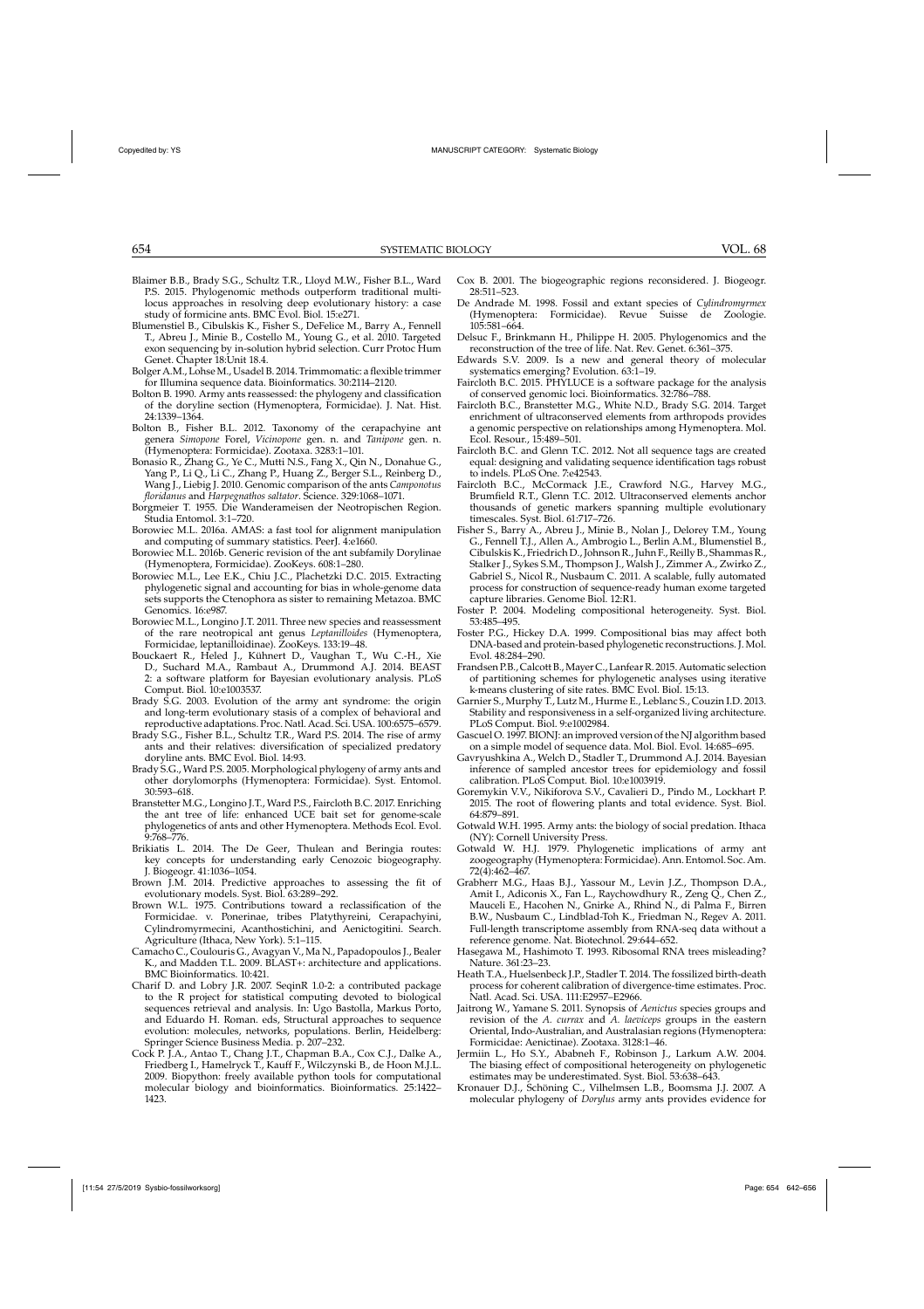<span id="page-13-0"></span>multiple evolutionary transitions in foraging niche. BMC Evol. Biol. 7:56.

- Kronauer D.J.C. 2009. Recent advances in army ant biology (Hymenoptera: Formicidae). Myrmecol. News. 12:51–65.
- Lanfear R., Frandsen P.B., Wright A.M., Senfeld T., Calcott B. 2017. PartitionFinder 2: new methods for selecting partitioned models of evolution for molecular and morphological phylogenetic analyses. Mol. Biol. Evol. 34:772–773.
- Lockhart P.J., Steel M.A., Hendy M.D., Penny D. 1994. Recovering evolutionary trees under a more realistic model of sequence evolution. Mol. Biol. Evol. 11:605–612.
- MacKay W.P. 1996. A revision of the ant genus *Acanthostichus*. Sociobiology. 27:129–179.
- Matzke N.J. 2013. Probabilistic historical biogeography: new models for founder-event speciation, imperfect detection, and fossils allow improved accuracy and model-testing. Berkeley (CA): University of California.
- Matzke N.J. 2014. Model selection in historical biogeography reveals that founder-event speciation is a crucial process in island clades. Syst. Biol. 63:951–970.
- Meyer A.L.S., Román-Palacios C., Wiens J.J. 2018. BAMM gives misleading rate estimates in simulated and empirical datasets. Evolution. 72(10):2257–2266.
- Meyer A.L.S., Wiens J.J. 2017. Estimating diversification rates for higher taxa: BAMM can give problematic estimates of rates and rate shifts. Evolution. 72:39–53.
- Miller M.A., Pfeiffer W., Schwartz T. 2010. Creating the CIPRES science gateway for inference of large phylogenetic trees. In: 2010 Gateway Computing Environments Workshop (GCE). New Orleans, Louisiana:Institute of Electrical & Electronics Engineers (IEEE).
- Mirarab S., Bayzid M.S., Boussau B., Warnow T. 2014. Statistical binning enables an accurate coalescent-based estimation of the avian tree. Science. 346(6215):1250463.
- Mirarab S., Warnow T. 2015. ASTRAL-II: coalescent-based species tree estimation with many hundreds of taxa and thousands of genes. Bioinformatics. 31:i44–i52.
- Moore B.R., Höhna S., May M.R., Rannala B., Huelsenbeck J.P. 2016. Critically evaluating the theory and performance of Bayesian analysis of macroevolutionary mixtures. Proc. Natl. Acad. Sci. USA. 113:9569–9574.
- Moran R., Morgan C., O'Connell M. 2015. A guide to phylogenetic reconstruction using heterogeneous models—a case study from the root of the placental mammal tree. Computation. 3:177– 196.
- Nguyen N.D., Mirarab S., Kumar K., Warnow T. 2015. Ultralarge alignments using phylogeny-aware profiles. Genome Biol. 16:124.
- Nygaard S., Zhang G., Schiøtt M., Li C., Wurm Y., Hu H., Zhou J., Ji L., Qiu F., Rasmussen M., Pan H., Hauser F., Krogh A., Grimmelikhuijzen C.J., Wang J., Boomsma J.J. 2011. The genome of the leaf-cutting ant acromyrmex echinatior suggests key adaptations to advanced social life and fungus farming. Genome Res. 21:1339–1348.
- Oxley P.R., Ji L., Fetter-Pruneda I., McKenzie S.K., Li C., Hu H., Zhang G., Kronauer D.J. 2014. The genome of the clonal raider ant *Cerapachys biroi*. Curr. Biol. 24:451–458.
- Paradis E. 2013. Molecular dating of phylogenies by likelihood methods: a comparison of models and a new information criterion. Mol. Phylogenet. Evol. 67:436–444.
- Paradis E., Claude J., Strimmer K. 2004. APE: Analyses of phylogenetics and evolution in R language. Bioinformatics. 20:289–290.
- Peters M.K., Likare S., Kraemer M. 2008. Effects of habitat fragmentation and degradation on flocks of African ant-following birds. Ecol. Appl. 18:847–858.
- Philippe H., Forterre P. 1999. The rooting of the universal tree of life is not reliable. J. Mol. Evol. 49:509–523.
- Plummer M., Best N., Cowles K., Vines K. 2006. Coda: Convergence diagnosis and output analysis for mcmc. R News. 6:7–11.
- Rabosky D.L. 2014. Automatic detection of key innovations, rate shifts, and diversity-dependence on phylogenetic trees. PLoS One. 9:e89543.
- Rabosky D.L. 2018. BAMM at the court of false equivalency: a response to Meyer and Wiens. Evolution 72(10):2246–2256.
- Rabosky D.L., Grundler M., Anderson C., Title P., Shi J.J., Brown J.W., Huang H., Larson J.G. 2014. BAMMtools: an R package for the analysis of evolutionary dynamics on phylogenetic trees. Methods Ecol. Evol. 5:701–707.
- Rabosky D.L., Mitchell J.S., Chang J. 2017. Is BAMM flawed? Theoretical and practical concerns in the analysis of multi-rate diversification models. Syst. Biol. 66:477–498.
- Raignier A., Van Boven J., du Congo Belge M.R. 1955. Étude taxonomique, biologique et biométrique des *Dorylus* du sous-genre *Anomma* (Hymenoptera Formicidae). Ann. Mus. R. Congo Belge Nouv. Sér. Quarto Sci. Zool. 2:1–359.
- Ravary F., Jaisson P. 2002. The reproductive cycle of thelytokous colonies of *Cerapachys biroi* Forel (Formicidae, Cerapachyinae). Insectes Sociaux. 49:114–119.
- Roch S., Warnow T. 2015. On the robustness to gene tree estimation error (orlack thereof) of coalescent-based species tree methods. Syst. Biol. 64:663–676.
- Rodríguez-Ezpeleta N., Brinkmann H., Roure B., Lartillot N., Lang B.F., Philippe H. 2007. Detecting and overcoming systematic errors in genome-scale phylogenies. Syst. Biol. 56:389–399.
- Rohland N., Reich D. 2012. Cost-effective, high-throughput DNA sequencing libraries for multiplexed target capture. Genome Res. 22:939–946.
- Salichos L., Rokas A. 2013. Inferring ancient divergences requires genes with strong phylogenetic signals. Nature. 497:327–331.
- Sanderson M.J. 2002. Estimating absolute rates of molecular evolution and divergence times: a penalized likelihood approach. Mol. Biol. Evol. 19:101–109.
- Sanmartín I., Enghoff H., Ronquist F. 2001. Patterns of animal dispersal, vicariance and diversification in the Holarctic. Biol. J. Linnean Soc. 73:345–390.
- Sayyari E., Mirarab S. 2016. Fast coalescent-based computation of local branch support from quartet frequencies. Mol. Biol. Evol. 33:1654– 1668.
- Schneirla T.C. 1945. The army-ant behavior pattern: nomad-statary relations in the swarmers and the problem of migration. Biol. Bull. 88:166.
- Schöning C., Njagi W.M., Franks N.R. 2005. Temporal and spatial patterns in the emigrations of the army ant *Dorylus (Anomma) molestus* in the montane forest of Mt Kenya. Ecol. Entomol. 30:532–540.
- Schrader L., Kim J.W., Ence D., Zimin A., Klein A., Wyschetzki K., Weichselgartner T., Kemena C., Stökl J., Schultner E., Wurm Y., Smith C.D., Yandell M., Heinze J., Gadau J., Oettler J. 2014. Transposable element islands facilitate adaptation to novel environments in an invasive species. Nat. Commun. 5:5495.
- Shen X.-X., Hittinger C.T., Rokas A. 2017. Contentious relationships in phylogenomic studies can be driven by a handful of genes. Nat. Ecol. Evol. 1:0126.
- Smith C.D., Zimin A., Holt C., Abouheif E., Benton R., Cash E., Croset, V., Currie C.R., Elhaik E., Elsik C.G., Fave M.-J., Fernandes V., Gadau J., Gibson J.D., Graur D., Grubbs K.J., Hagen D.E., Helmkampf M., Holley J.-A., Hu H., Viniegra A.S.I., Johnson B.R., Johnson R.M., Khila A., Kim J.W., Laird J., Mathis K.A., Moeller J.A., Munoz-Torres M.C., Murphy M.C., Nakamura R., Nigam S., Overson R.P., Placek J.E., Rajakumar R., Reese J.T., Robertson H.M., Smith C.R., Suarez A.V., Suen G., Suhr E.L., Tao S., Torres C.W., van Wilgenburg E., Viljakainen L., Walden K. K.O., Wild A.L., Yandell M., Yorke J.A., Tsutsui N.D. 2011a. Draft genome of the globally widespread and invasive Argentine ant (*Linepithema humile*). Proc. Natl. Acad. Sci. USA. 108:5673–5678.
- Smith C.R., Cahan S.H., Kemena C., Brady S.G., Yang W., Bornberg-Bauer E., Eriksson T., Gadau J., Helmkampf M., Gotzek D., Miyakawa M.O., Suarez A.V., Mikheyev A. 2015. How do genomes create novel phenotypes? Insights from the loss of the worker caste in ant social parasites. Mol. Biol. Evol. 32:2919–2931.
- Smith C.R., Smith C.D., Robertson H.M., Helmkampf M., Zimin A., Yandell M., Holt C., Hu H., Abouheif E., Benton R., Cash E., Croset V., Currie C.R., Elhaik E., Elsik C.G., Fave M.-J., Fernandes V., Gibson J.D., Graur D., Gronenberg W., Grubbs K.J., Hagen